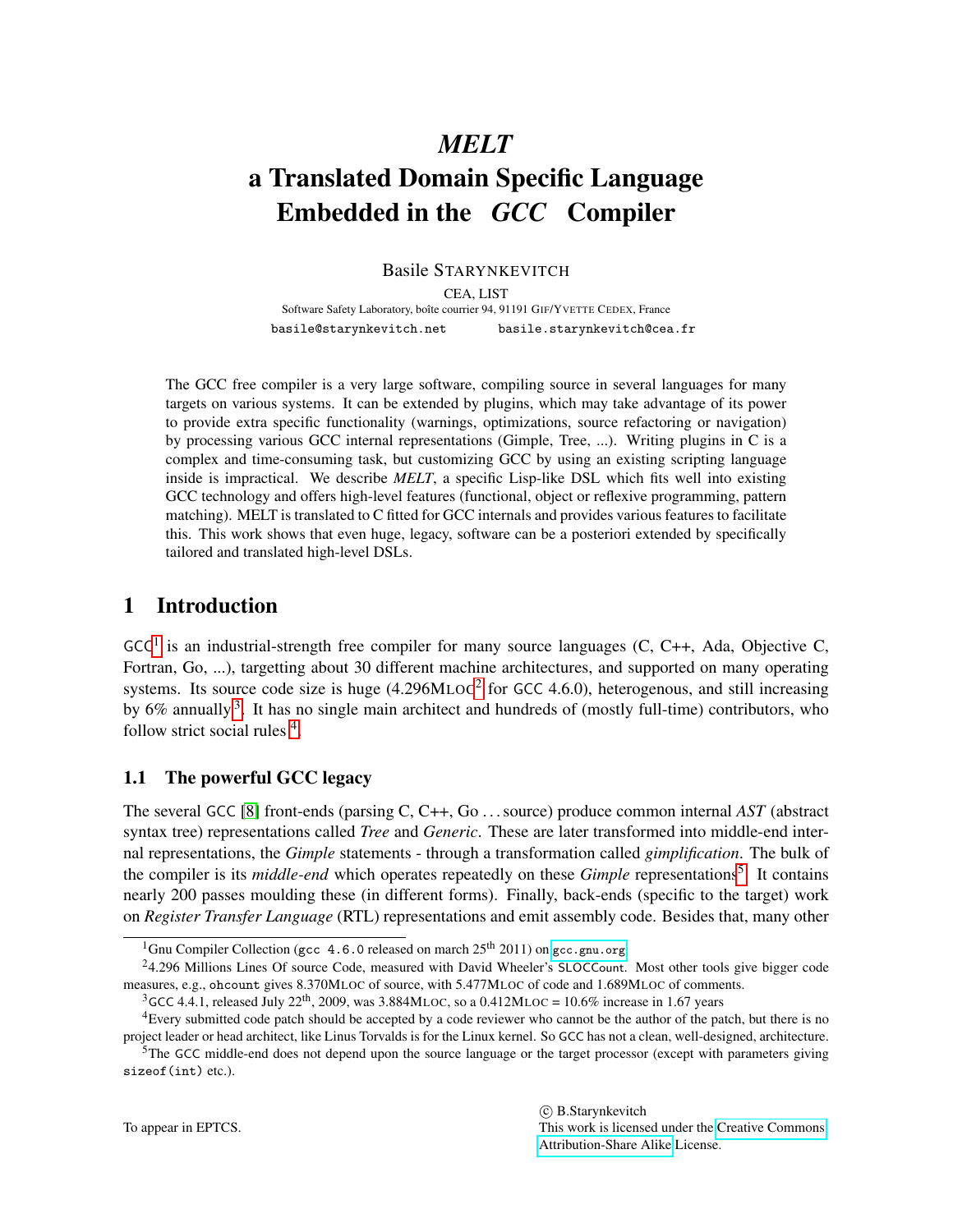data structures exist within GCC (and a lot of global variables). Most of the compiler code and optimizations work by various transformations on middle-end internal representations. GCC source code is mostly written in *C* (with a few parts in C++, or Ada), but it also has several internal *C* code generators. GCC does not use parser generators (like flex, bison, etc).

It should be stressed that *most* internal GCC *representations* are constantly *evolving*, and *there is* no stability<sup>[6](#page-1-0)</sup> of the internal GCC API<sup>[7](#page-1-1)</sup>. This makes the embedding of existing scripting languages (like Python, Ocaml, ...) impractical ( $\S1.2$ ). Since gcc 4.5 it is possible to enhance GCC through external *plugins*.

External *plugins* can enhance or modify the behavior of the GCC compiler through a defined interface, practically provided by a set of *C* file headers, and made of functions, many *C* macros, and coding conventions. Plugins are loaded as dlopen-ed dynamic shared objects at gcc run time. They can profit from all the variety and power of the many internal representations and processing of GCC. Plugins enhance GCC by inserting new passes and/or by responding to a set of plugin events (like PLUGIN\_FINISH\_TYPE when a type has been parsed, PLUGIN\_PRAGMAS to register new pragmas, ... ).

GCC plugins can add specific warnings (e.g., to a library), specific optimizations (e.g., transform fprintf(stdout,...)  $\rightarrow$  printf(...) in user code with #include <stdio.h>), compute software metrics, help on source code navigation or code refactoring, etc. GCC extensions or plugins enable using and extending GCC for non code-generation activities like static analysis [\[9,](#page-23-1) [2,](#page-23-2) [17,](#page-24-0) [28\]](#page-24-1), threats detection (like in Two[\[10\]](#page-23-3), Coverity™ [8](#page-1-2), or Astrée[\[4,](#page-23-4) [5\]](#page-23-5)), code refactoring, coding rules validation[\[16\]](#page-24-2), etc. They could provide any processing taking advantage of the many facilities already existing inside GCC. However, since coding GCC plugins in  $C$  is not easy, a higher-level DSL could help. Because GCC plugins are usually specific to a narrow user community, shortening their development time (through a higher-level language) makes sense.

```
/* A node in a gimple_seq_d. */struct GTY((chain_next ("%h.next"), chain_prev ("%h.prev"))) gimple_seq_node_d {
 gimple stmt;
 struct gimple_seq_node_d *prev;
 struct gimple_seq_node_d *next; };
            (code from gcc/gimple.h in GCC)
```
<span id="page-1-3"></span>Figure 1: example of GTY annotation for Gg-c

Since compilers handle many complex (perhaps circular) data structures for their internal representations, explicitly managing memory is cumbersome during compilation. So the GCC community has added a crude *garbage collector* [\[11\]](#page-23-6) Gg-c (GCC Garbage Collector): many *C* struct-ures in GCC code are annotated with GTY (figure [1\)](#page-1-3) to be handled by Gg-c; passes can allocate them, and a precise  $9$  mark and sweep garbage collection may be triggered by the pass manager *only between passes*. Gg-c does not know about *local* pointers, so garbage collected data is live and kept only if it is (indirectly) reachable from known global or static GTY-annotated variables (data reachable only from local variables would be lost). Data internal to a GCC pass is usually manually allocated and freed. GTY annotations on types and

<span id="page-1-1"></span><span id="page-1-0"></span><sup>&</sup>lt;sup>6</sup>This is nearly a dogma of its community, to discourage proprietary software abuse of GCC.

 $7$  GCC has no well defined and documented Application Programming Interface for compiler extensions; its API is just a big set of header files, so is a bit messy for outsiders.

<span id="page-1-4"></span><span id="page-1-2"></span><sup>&</sup>lt;sup>8</sup>See [www.coverity.com](http://www.coverity.com)

<sup>9</sup>Gg-c is a *precise* G-C knowing each pointer to handle; using Boehm's conservative garbage collector with ambigous roots inside GCC has been considered and rejected on performance grounds.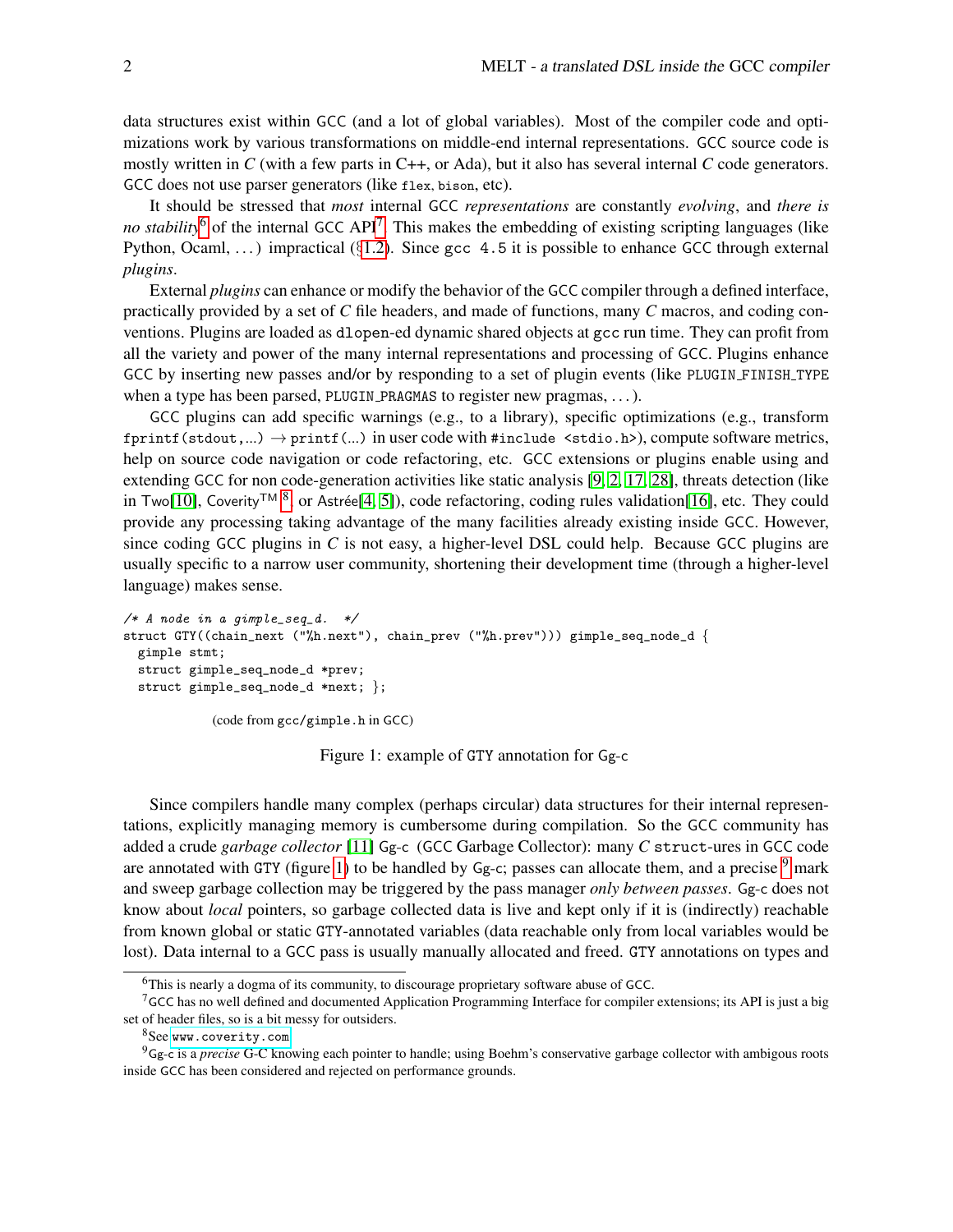variables inside GCC source are processed by gengtype, a specialized generator (producing *C* code for Gg-c allocation and marking routines and roots registration). There are more than 1800 GTY-ed types known by Gg-c, such as: gimple (pointing to the representation of a *Gimple* statement), tree (pointer to a structure representing a *Tree*), basic block (pointing the representation of a basic block of Gimple-s), edge (pointing to the data representing an edge between basic blocks in the control flow graph), etc. Sadly, not all GCC data is handled by Gg-c; a lot of data is still manually micro-managed. We call *stuff* all the GCC internal data, either garbage-collected and GTY-annotated like gimple, tree, . . . , or outside the heap like raw long numbers, or even manually allocated like struct opt pass (data describing GCC optimization passes).

GCC is a big legacy system, so its API is large and quite heterogenous in style. It is not only made of data declarations and functions operating on them, but also contains various *C* macros. In particular, iterations inside internal representations may be provided by various styles of constructs:

1. Iterator abstract types like (to iterate on every stmt, a gimple inside a given basic block bb)

```
for (gimple_stmt_iterator gsi = gsi_start_bb (bb);
     !gsi_end_p (gsi); gsi_next (&gsi)) {
```
- gimple stmt = gsi\_stmt (gsi); /\* handle *stmt* ...\*/ }
- 2. Iterative for-like macros, e.g., (to iterate for each basic block bb inside the current function cfun) basic\_block bb; FOR\_EACH\_BB (bb)  $\{$  /\* process bb \*/  $\}$
- 3. More rarely, passing a callback to an iterating "higher-order" *C* function, e.g., (to iterate inside every index tree from ref and call idx infer loop bounds on that index tree) for\_each\_index (&ref, idx\_infer\_loop\_bounds, &data); with a static function bool idx infer loop bounds (tree base, tree \*idx, void \*dta) called on every index tree base.

#### <span id="page-2-0"></span>1.2 Embedding an existing scripting language is impractical

Interfacing GCC to an existing language implementation like Ocaml, Python, Guile, Lua, Ruby or some other scripting language is not realistic [10](#page-2-1), because of an *impedance mismatch*:

- <span id="page-2-3"></span>1. Most scripting languages are garbage collected, and *mixing several garbage collectors is difficult and error-prone*, in particular when both Gg-c and scripting language heaps are intermixed.
- <span id="page-2-4"></span>2. The GCC API is very big, ill-defined, heterogenous, and evolving significantly. So manually coding the glue code between GCC and a general-purpose scripting language is a big burden, and would be obsoleted by a new GCC version when achieved.
- <span id="page-2-5"></span>3. The GCC API is not only made of *C* functions, but also of macros which are not easy to call from a scripting language.
- <span id="page-2-6"></span>4. Part of the GCC API is very low-level (e.g., field accessors), and would be invoked very often, so may become a performance bottleneck if used through a glue routine.
- <span id="page-2-7"></span>5. GCC handles various internal data (notably using hundreds of global variables), some through GTY-ed Gg-c collected pointers (like gimple seq, edge, . . . ), others with manually allocated data (e.g., omp region for OpenMP parallel region information) or with numbers mapping some opaque information (e.g., location t are integers encoding source file locations). GCC data has widely different types, usage conventions, or liveness.
- <span id="page-2-8"></span>6. There is no single root type (e.g., a root class like G0bject  $<sup>11</sup>$  $<sup>11</sup>$  $<sup>11</sup>$  in Gtk) which would facilitate gluing</sup>

<span id="page-2-1"></span><sup>&</sup>lt;sup>10</sup>The author spent more than a month of work trying in vain to plug Ocaml into GCC!

<span id="page-2-2"></span><sup>11</sup>See <http://developer.gnome.org/gobject/>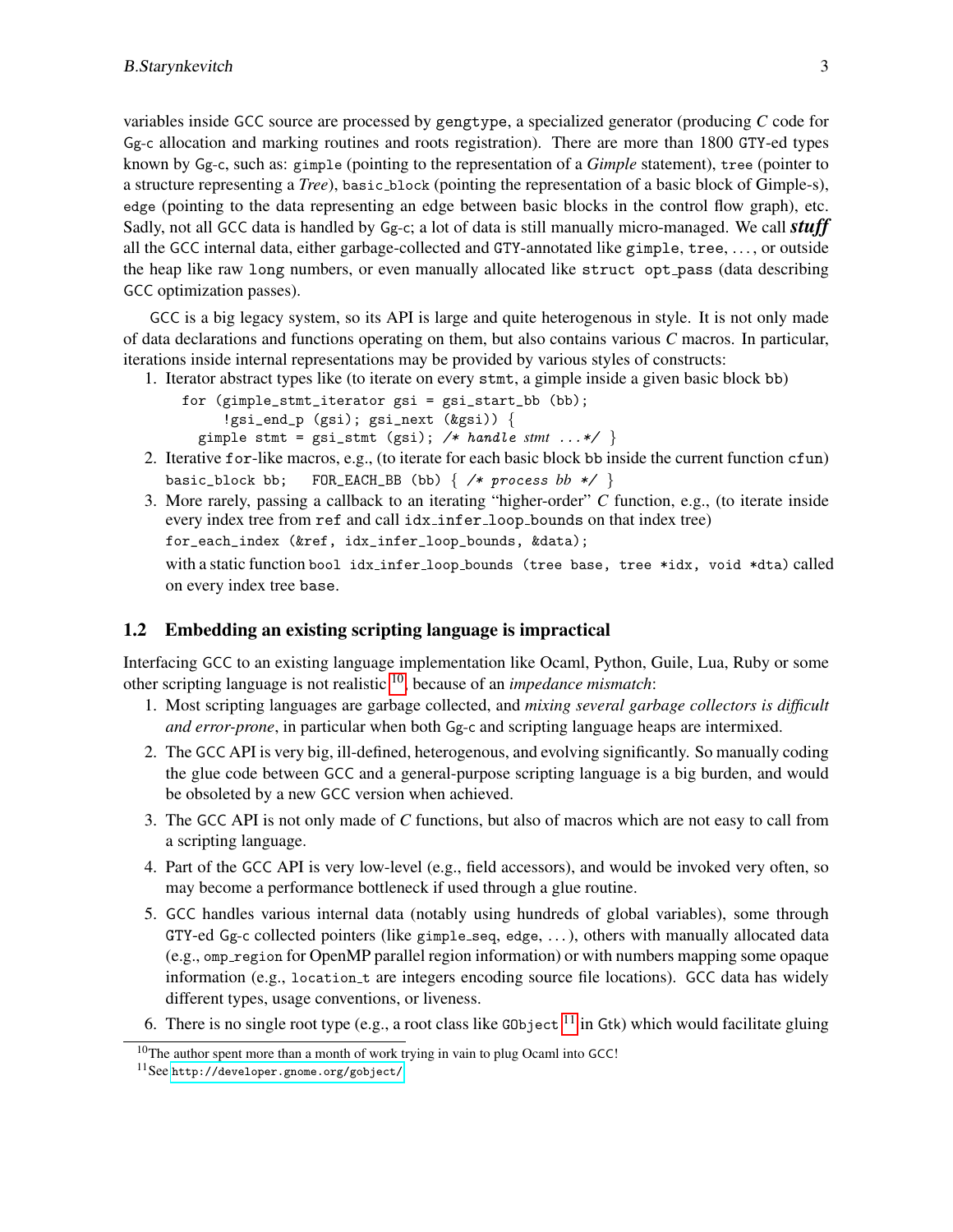GCC into a dynamically typed language interpreter (à la Python, Guile, or Ruby).

- <span id="page-3-0"></span>7. Statically typing GCC data into a strongly typed language with type inference like Ocaml or Haskell is impractical, since it would require the formalization of a type theory compatible with all the actual GCC code.
- <span id="page-3-1"></span>8. Easily filtering complex nested data structures is very useful inside compilers, so most GCC extensions need to *pattern-match* on existing GCC *stuff* (notably on *Gimple* or *Tree*-s).

The MELT (originally meaning *"Middle End Lisp Translator"*) Domain Specific Language has been developped to increase, as any high-level DSL does, the programmer's productivity. MELT has its specific generational copying garbage collector above Gg-c to address point [1.](#page-2-3) Oddity of the GCC API (points [2,](#page-2-4) [3,](#page-2-5) [4\)](#page-2-6) is handled by generating well fit *C* code, and by providing mechanisms to ease that *C* source code generation. Items [4,](#page-2-6) [5,](#page-2-7) [6,](#page-2-8) [7](#page-3-0) are tackled by mixing MELT dynamically typed values with raw GCC *stuff*. MELT has a powerful pattern matching ability to handle last point [8,](#page-3-1) because scripting languages don't offer extensible or embeddable pattern matching (on data structures internal to the embedding application).

MELT is being used for various GCC extensions (work in progress):

- simple warning and optimization like fprintf(stdout,...) detection and transformation (handling it on *Gimple* representation is preferable to simple textual replacement, because it cooperates with the compiler inlining transformation);
- Jérémie Salvucci has coded a  $Gimple \rightarrow C$  transformer (to feed some other tool);
- Pierre Vittet is coding various domain-specific warnings (e.g., detection of untested calls to fopen);
- the author is developing an extension to generate *OpenCL* code from some *Gimple*, to transport some highly parallel regular (e.g., matrix) code to GPUs;

#### 1.3 MELT = a DSL translated to code friendly with GCC internals

The legacy constraints given by GCC on additional (e.g., plugins') code suggest that a DSL for extending it could be implemented by generating *C* code suitable for GCC internals, and by providing language constructs translatable into *C* code conforming to GCC coding style and conventions. Other attempts to embed a scripting language into GCC (Javascript [\[9\]](#page-23-1) for coding rules in Firefox, Haskell for enhancing C++ template meta-programming  $[1]$ , or Python<sup>[12](#page-3-2)</sup>) have restricted themselves to a tiny part of the GCC API; Volanschi [\[29\]](#page-24-3) describes a modified GCC compiler with specialized matching rules.

Therefore, the reasonable way to provide a higher-level domain specific language for GCC extensions is to dynamically generate suitable *C* code adapted to GCC's style and legacy and similar in form to existing hand-coded *C* routines inside GCC. This is the driving idea of our MELT domain specific language and plugin implementation [\[24,](#page-24-4) [25,](#page-24-5) [26\]](#page-24-6). By generating suitable *C* code for GCC internals, MELT fits well into existing GCC technology. This is in sharp contrast with the Emacs editor or the C-- compiler [\[23\]](#page-24-7) whose architecture was designed and centered on an embedded interpreter (E-Lisp for Emacs, Lua<sup>ocaml</sup> for  $C$ --).

MELT is a Lisp-looking DSL designed to work on GCC internals. It handles both dynamically typed MELT values and raw GCC *stuff* (like gimple, tree, edge and many others). It supports applicative, object and reflective programming styles. It offers powerful pattern matching facilities to work on GCC internal representations, essential inside a compiler. It is translated into *C* code and offer linguistic devices to deal nicely with GCC legacy code.

<span id="page-3-2"></span><sup>12</sup>See David Malcom's GCC Python plugin announced in <http://gcc.gnu.org/ml/gcc/2011-06/msg00293.html>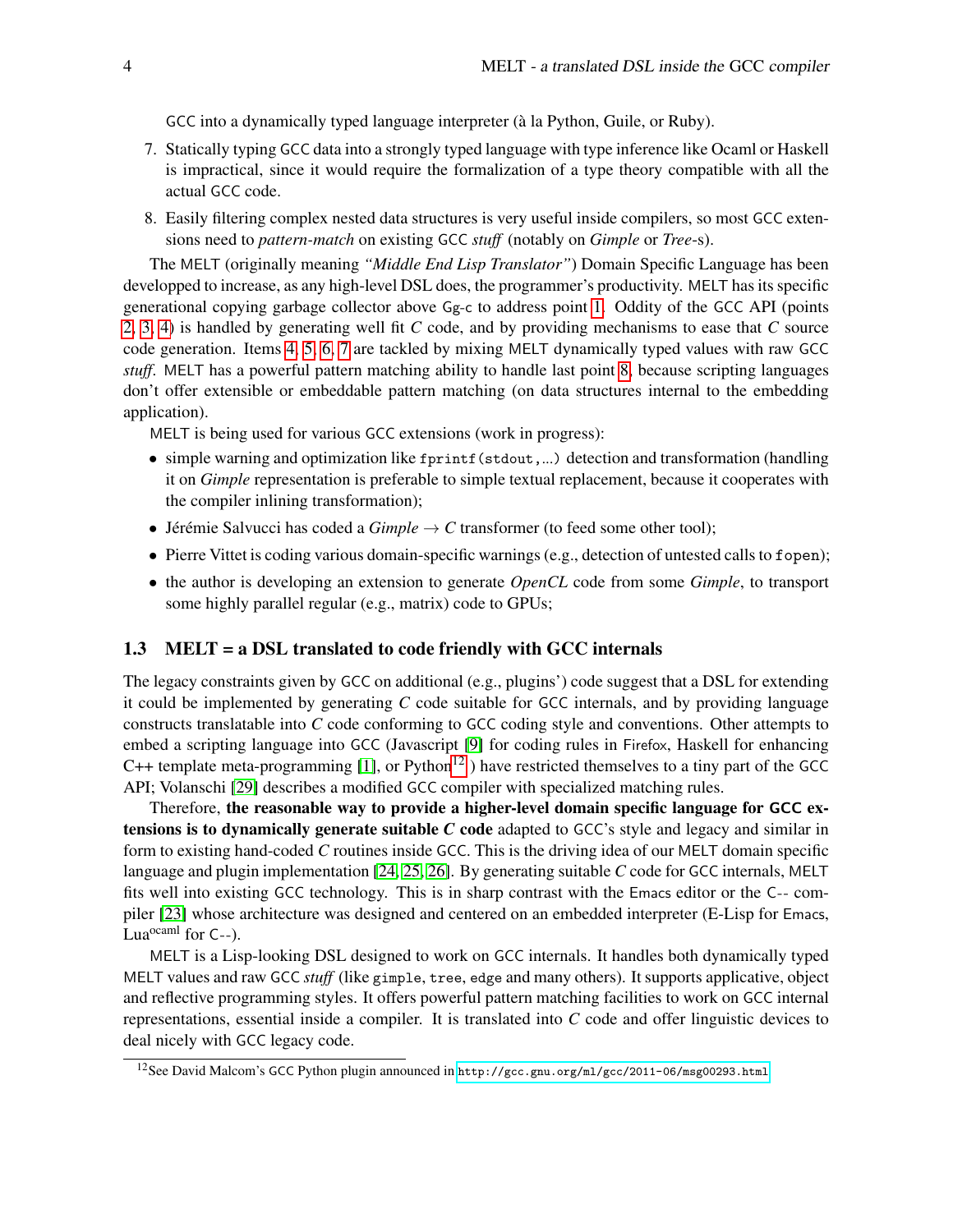## <span id="page-4-5"></span>2 Using MELT and its runtime.

#### 2.1 MELT usage and organization overview

From the user's perspective, the GCC compiler enabled with MELT ( $\text{GCC}^{\text{melt}}$ ) can be run with a command as: gcc -fplugin=melt -fplugin-arg-melt-mode=opengpu -O -c foo.c. This instructs gcc (the gcc-4.6 packaged in Debian) to run the compiler proper cc1, asks it to load the melt.so plugin which provides the MELT specific runtime infrastructure, and passes to that plugin the argument mode=opengpu while cc1 compiles the user's foo.c. The melt.so plugin initializes the MELT runtime, hence itself dlopen-s MELT modules like warmelt\*.so & xtramelt\*.so. These modules initialize MELT data, e.g., classes, instances, closures, and handlers. The MELT handler associated to the opengpu mode registers a new GCC pass (available in xtramelt-opengpu.melt) which is executed by the GCC pass manager when compiling the file foo.c. This opengpu pass uses Graphite [\[27\]](#page-24-8) to find optimization opportunities in loops and should [13](#page-4-0) generate OpenCL code to run these on GPUs, transforming the Gimple to call that generated OpenCL code. The melt.so plugin is mostly hand-coded in C (in our melt-runtime.[hc] files - 15KLOC, which #include generated files). The MELT modules warmelt\*.so & xtramelt\*.so<sup>[14](#page-4-1)</sup> are coded in MELT (as source files warmelt\*.melt, ..., xtramelt\*.melt which have been translated by MELT into generated C files warmelt\*.c & xtramelt-\*.c, themselves compiled into modules warmelt\*.so ...).

The MELT translator (able to generate \*.c from \*.melt) is *bootstrapped* so that it exercises most of its features and its runtime : the translator's source code is coded in MELT, precisely the melt/warmelt\*.melt files (39KLOC), and the MELT *source* repository also contains the *generated* files melt/generated/warmelt\*.c (769KLOC). Other MELT files, like melt/xtramelt\*.melt (6KLOC) don't need to have their generated translation kept. The MELT translator<sup>[15](#page-4-2)</sup> is *not* a GCC front-end (since it produces C code for the host system, not *Generic* or *Gimple* internal representations suited for the target machine); and it is even able to dynamically generate, during an  $\mathrm{GCC}^{\sf melt}$  compiler invocation, some temporary \*.c code, run make to compile that into a temporary \*.so, and load (i.e. dlopen) and execute that - all this in a single gcc user invocation; this can be useful for sophisticated static analysis [\[25\]](#page-24-5) specialized using partial evaluation techniques within the analyzer, or just to "run" a MELT file.

The MELT translator works in several steps: the reader builds s-expressions in MELT heap. Macroexpansion translates them into a MELT AST. Normalization introduces necessary temporaries and builds a normal form. Generation makes a representation very close to *C* code. At last that representation is emitted to output generated *C* code. There is no optimization done by the MELT translator (except for compilation of pattern matching, see §[4.4\)](#page-20-0).

Translation from MELT code to C code is fast: on a x86-64 GNU/Linux desktop system<sup>[16](#page-4-3)</sup>, the 6.5KLOC warmelt-normal.melt file is translated into five warmelt-normal\*.c files with a total of 239KLOC in just one second (wall time). But 32 seconds are needed to build the warmelt-normal.so module (with make<sup>[17](#page-4-4)</sup> running gcc -01 -fPIC) from these generated C files. So most of the time is spent in compiling the generated C code, not in generating it. In contrast to several DSLs persisting their

<span id="page-4-1"></span><span id="page-4-0"></span> $13$ In April 2011, the opengpu pass, coded in MELT, is still incomplete in MELT 0.7 svn rev.173182.

<sup>&</sup>lt;sup>14</sup>The module names warmelt\*.so & xtramelt\*.so are somehow indirectly hard-coded in melt-runtime.c but could be overloaded by many explicit -fplugin-arg-melt-\* options.

<span id="page-4-2"></span><sup>&</sup>lt;sup>15</sup>The translation from file ana-simple.melt to ana-simple.c is done by invoking gcc-fplugin=melt -fplugin-arg-melt-mode=translatefile -fplugin-arg-melt-arg=ana-simple.melt . . . on an *empty* C file empty.c, only to have cc1 launched by gcc!

<span id="page-4-3"></span><sup>&</sup>lt;sup>16</sup>An Intel Q9550 @ 2.83GHz, 8Gb RAM, fast 10KRPM Sata 150Gb disk, Debian/Sid/AMD64.

<span id="page-4-4"></span><sup>&</sup>lt;sup>17</sup>So it helps to run that in parallel using make  $-j$ ; the 32 seconds timing is a sequential single-job make.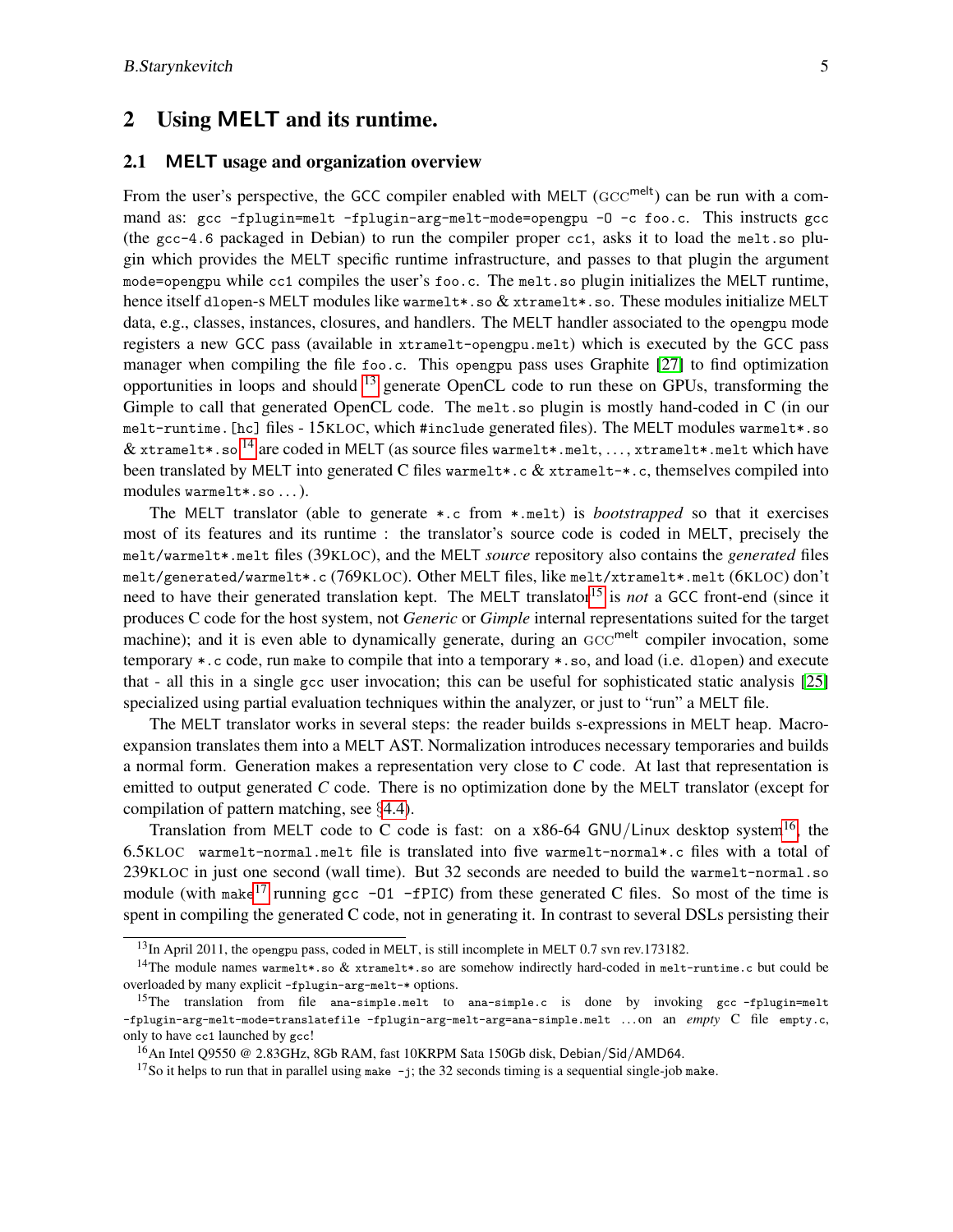```
melt_ptr_t meltgc_new_int (meltobject_ptr_t discr_p, long num) {
 MELT_ENTERFRAME (2, NULL);
#define newintv meltfram__.mcfr_varptr[0]
#define discrv meltfram__.mcfr_varptr[1]
  discrv = (void *) discr_p;if (melt_magic_discr ((melt_ptr_t) (discrv)) != MELTOBMAG_OBJECT)
    goto end;
  if (((meltobject_ptr_t)discrv)->obj_num != MELTOBMAG_INT)
   goto end;
  newintv = meltgc_allocate (sizeof (struct meltint_st), 0);
  ((struct meltint_st*)newintv)->discr = (meltobject_ptr_t)discrv;
  ((struct meltint_st*)newintv)->val = num;
end:
 MELT_EXITFRAME ():
  return (melt_ptr_t) newintv;
}
```
<span id="page-5-2"></span>Figure 2: MELT runtime function boxing an integer

closures<sup>[18](#page-5-0)</sup> by serializing a mixture of data and code, MELT starts with an empty heap, so MELT modules' initialization routines are mostly long and sequential C code initializing the MELT heap.

#### 2.2 MELT runtime infrastructure

The MELT runtime melt-runtime.c is built above the GCC infrastructure, notably Gg-c. However, Ggc is not a sufficient garbage collector for MELT values, like closures, lists, tuples, objects, ... As in most applicative or functional languages, MELT code tends to allocate a lot of temporary values (which often die quickly). So garbage collection (G-C) of MELT values may happen often, and does need to happen even inside GCC passes written in MELT, not only between passes. These values are handled by our *generational copying* MELT G-C, triggered by the MELT allocator when its birth region is full, and backed up by the existing Gg-c (so the old generation of MELT G-C is the Gg-c heap). Generational copying GCs [\[11\]](#page-23-6) handle quickly dead young temporary values by discarding them at once after having copied each live young value out of the birth region, but require a scan of all local variables, need to forward pointers to moved values, a write barrier, and *normalization* (like the *administrative normal form* in [\[7\]](#page-23-8)) of explicit intermediate values inside calls<sup>[19](#page-5-1)</sup>. This is awkward in hand-written C code but easy to generate. Minor MELT G-Cs are triggered before each call to gcc\_collect (i.e. to the full Gg-c) to ensure that all live young MELT values have migrated to the old Gg-c heap. Compatibility between our MELT GC and Gg-c is thus achieved. An array of more than a hundred *predefined* values contains the only "global" MELT values (which are global roots for both the MELT GC and Gg-c).

MELT call frames are aggregated as local struct-ures, containing local MELT values, the currently called MELT closure, and local stuff (like raw tree pointers, etc.). Values inside these call frames are known to the MELT garbage collector, which scans them and possibly moves them. Expliciting these call frames facilitates *introspective runtime reflection* [\[18,](#page-24-9) [19,](#page-24-10) [20\]](#page-24-11) at the MELT level; this might be useful for some future sophisticated analysis, e.g., in abstract interpretation [\[2,](#page-23-2) [3\]](#page-23-9) of recursive functions, as a widening strategy. Concretely, local MELT values (and stuff) are aggregated in MELT call frames (represented as generated *C* local struct-ures) organized in a single-linked list. This also enables the display of the MELT backtrace stack on errors.

<span id="page-5-0"></span><sup>&</sup>lt;sup>18</sup>Ocaml bytecode contains both code and data; GNU { Emacs, CLisp, Smalltalk } persist their entire heap image. But MELT has no persistent data files, to avoid serializing GCC's stuff (ie GCC's native data).

<span id="page-5-1"></span><sup>&</sup>lt;sup>19</sup>That is,  $f(g(x), y)$  should be normalized as  $\tau = g(x)$ ;  $f(\tau, y)$  with  $\tau$  being a fresh temporary.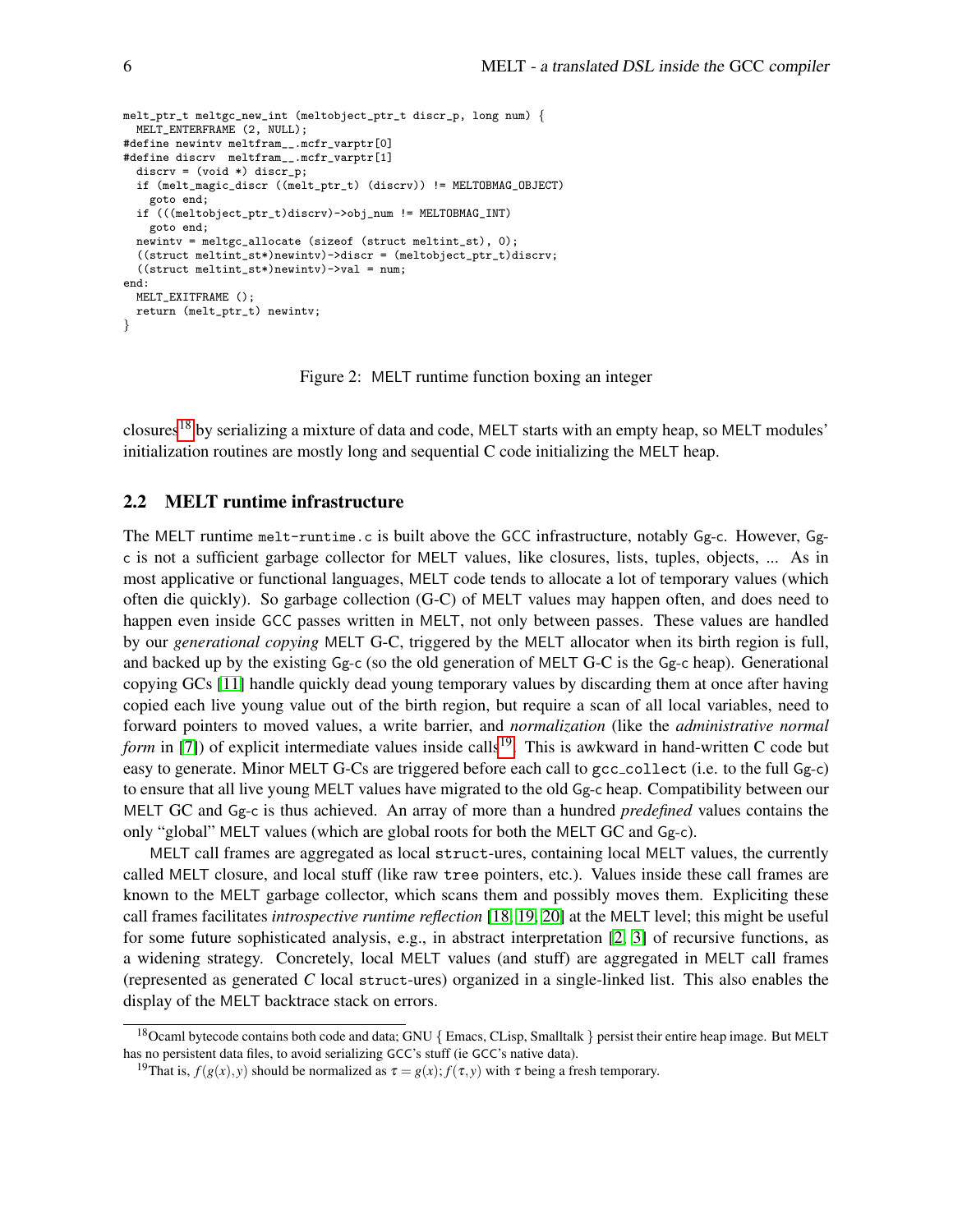```
struct {
  int mcfr_nbvar;<br>
const char *mcfr_flocs;<br>
/* location string for debugging*
                                                     /* location string for debugging*/<br>/* current closure*/
  struct meltclosure_st *mcfr_clos; /* current closure*/<br>struct melt_callframe_st *mcfr_prev; /* link to previous MELT frame */
  struct melt_callframe_st *mcfr_prev; /* link to previous MELT void *mcfr_varptr[2]; /* local MELT values */
void *mcfr_varptr[2];<br>} meltfram__; /*
                         )<br>/* MELT current call frame */<br>591[84];       /* location string */
static char locbuf_1591[84];
if (!locbuf_1591[0])
   snprintf (locbuf_1591, sizeof (locbuf_1591) - 1, "%s:%d", basename ("gcc/melt-runtime.c"), (int) 1591);
memset (&meltfram__, 0, sizeof (meltfram__));
meltfram_.mcfr_nbvar = (2);
meltfram__.mcfr_flocs = locbuf_1591;
meltfram__.mcfr_prev = (struct melt_callframe_st *) melt_topframe;
meltfram__.mcfr_clos = (((void *) 0));melt_topframe = ((struct melt_callframe_st *) &meltfram__);
```
<span id="page-6-1"></span>Figure 3: C preprocessor expansion of MELT ENTERFRAME(2, NULL) at line 1591

The figure [2](#page-5-2) gives an example of hand-written code following MELT conventions (a function meltgc new int boxing an integer into a value of given dicriminant and number to be boxed). It uses the MELT ENTERFRAME macro<sup>[20](#page-6-0)</sup>, which is expanded by the *C* preprocessor into the code in figure [3,](#page-6-1) which declares and initialize the MELT call frame meltfram... The MELT EXITFRAME () macro occurrence is expanded into melt\_topframe = (struct melt\_callframe\_st  $*)$  (meltfram\_.mcfr\_prev); to pop the current MELT frame. MELT provides a GCC pass checking some of MELT coding conventions in the hand-written part of the MELT runtime.

The MELT runtime depends deeply upon Gg-c, but does not depend much on the details of GCC's main data structures like e.g., tree or gimple or loop : our melt-runtime.c can usually be recompiled without changes when GCC's file gimple.h or tree.h changes, or when passes are changed or added in GCC's core. The MELT translator files warmelt\*.melt (and the generated warmelt\*.c files) don't depend really on GCC data structures like gimple. As a case in point, *the major "gimple to tuple" transition* [21](#page-6-2) in gcc-4.4, which impacted a lot of GCC files, *was smoothly handled* within the MELT translator.

The MELT files which are actually processing GCC internal representations (like our xtramelt-\*.melt or user MELT code), that is MELT code implementing new GCC passes, have to change only when the GCC API changes - exactly like other GCC passes. Often, since the change is compatible with existing code, these MELT files don't have to be changed at all (but should be recompiled into modules).

MELT handles two kinds of *thing*s: the first-class MELT *value*s (allocated and managed in MELT's GC-ed heap) and other *stuff*, which are any other GCC data managed in C (either generated or handwritten C code within GCC<sup>melt</sup>). Informally, *Things* = *Values*∪*Stuff*. So raw long-s, edge-s or tree-s are *stuff*, and appear exactly in MELT memory like C-coded GCC passes handle them (without extra boxing). Variables and [sub-]expressions in MELT code, hence locals in MELT call frames, can be *thing*s of either kind (values or *stuff*).

Since Gg-c requires each pointer to be of a gengtype- known type, values are really different from

<span id="page-6-2"></span><span id="page-6-0"></span><sup>20</sup>The *Ocaml* runtime has similar macros.

<sup>21</sup>In the old days of GCC version 4.3 the *Gimple* representation was physically implemented in tree-s and the C data structure gimple did not exist yet; at that time, *Gimple* was sharing the same physical structures as *Tree*s and *Generic* [so *Gimple* was mostly a conventional restriction on *Tree*s] - that is using many linked lists. The 4.4 release added the gimple structure to represent them, using arrays, not lists, for sibling nodes; this improved significantly GCC's performance but required patching many files.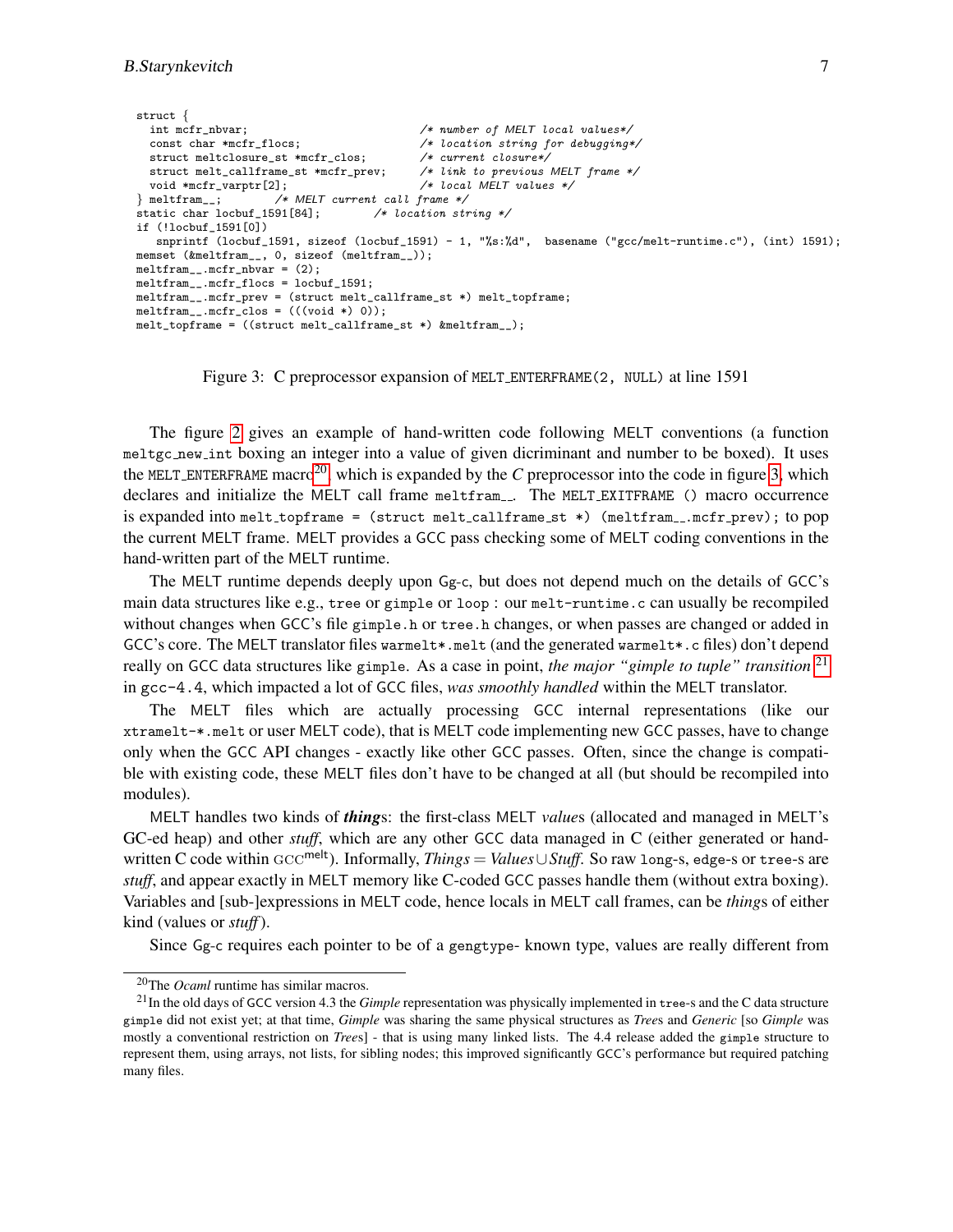*stuff*. There is unfortunately *no way to implement full polymorphism* in MELT: we cannot have MELT tuples containing a mix of raw tree-s and MELT objects (even if both are Gg-c managed pointers). This Gg-c limitation has deep consequences in the MELT language (*stuff*, i.e. GCC native data, sadly cannot be first-class MELT values!).

Some parts of the MELT runtime are generated (by a special MELT mode). Various MELT values' and *stuff* implementation are described by MELT instances. So adding extra types of values, or interfacing additional GCC *stuff* to MELT, is fairly simple, but requires a complete re-building of MELT. Their GTY((...)) struct-ure declarations in *C* are generated. Lower parts of the MELT runtime (allocating, forwarding, scanning routines - see chapters  $6 \& 7$  of [\[11\]](#page-23-6) - for the copying MELT G-C, hash-tables implementation, ...) are also generated. This generated *C* code is kept in the source repository.

Notice that the distinction between first-class MELT *value*s and plain *stuff* is essential in MELT, and is required by current GCC practices (notably its Gg-c collector). Therefore, the MELT language itself needs to denote them separately and explicitly, and the MELT runtime (and generated code) handles them differently. In that respect, MELT is *not* like Lisp, Scheme, Guile, Lua and Python. However, MELT coders should usually prefer handling values (the "first class citizens"), not raw *stuff*.

## 2.3 MELT debugging aids

When generating non-trivial  $C$  code, it is important to lower the risk of crashing the generated code  $^{22}$  $^{22}$  $^{22}$ . This is achieved by systematically clearing all data (both values and raw *stuff*) to avoid uninitialized pointers (and MELT G-C also requires that), and by carefully coding low-level operations (primitives §[3.4.2,](#page-15-0) c-matchers §[4.3,](#page-19-0) code chunks §[3.4.1\)](#page-14-0) with tests against null pointers.

The generated *C* code produced by the MELT translator contains many #line directives (suitably wrapped with #ifdef). In the rare cases when the gdb debugger needs to be used on MELT code (e.g., to deal with crashes or infinite loops), it will refer correctly to the originating MELT source file location. These positions are also written into MELT call frames, to ease backtracing on error.

MELT uses debug printing and assertions quite extensively. If enabled by the -fplugin-arg-melt-debug program argument to gcc, a lot of debug printing happens : each use of the debug msg operation displays the current MELT source location, a message, and a value  $^{23}$  $^{23}$  $^{23}$ . For debugging *stuff* data, primitives debugtree, debuggimple, etc. are available. Assertions are provided by assert msg which takes a message and a condition to check. When the check fails, the entire MELT call stack is printed (with positions referring to  $*$  melt source files).

When variadic functions will be available in MELT, their first use will support polymorphic debug printing. A debug "macro" would be expanded into calls to a debug at variading function, which would get the source location value as its first argument, and the values or *stuff* to be debug-printed as secondary variadic arguments.

An older version of MELT could be used with an external probe, which was a graphical program interacting with cc1 through asynchronous textual protocols. This approach required a quite invasive patch of GCC's code itself. The current GCC pass manager and plugin machinery now provides enough hooks, and future versions of MELT might communicate asynchronously with a central monitor (to be developed).

<span id="page-7-0"></span><sup>22</sup>However, it is still possible to make some MELT code crash, for instance by adding bugs in the *C* form of our code chunks §[3.4.1.](#page-14-0) In practice, MELT code crashes very rarely; most often it fails by breaking some assertions.

<span id="page-7-1"></span><sup>&</sup>lt;sup>23</sup>Values are printed for debug use with MELT message passing through the DBG output & DBG output AGAIN selectors.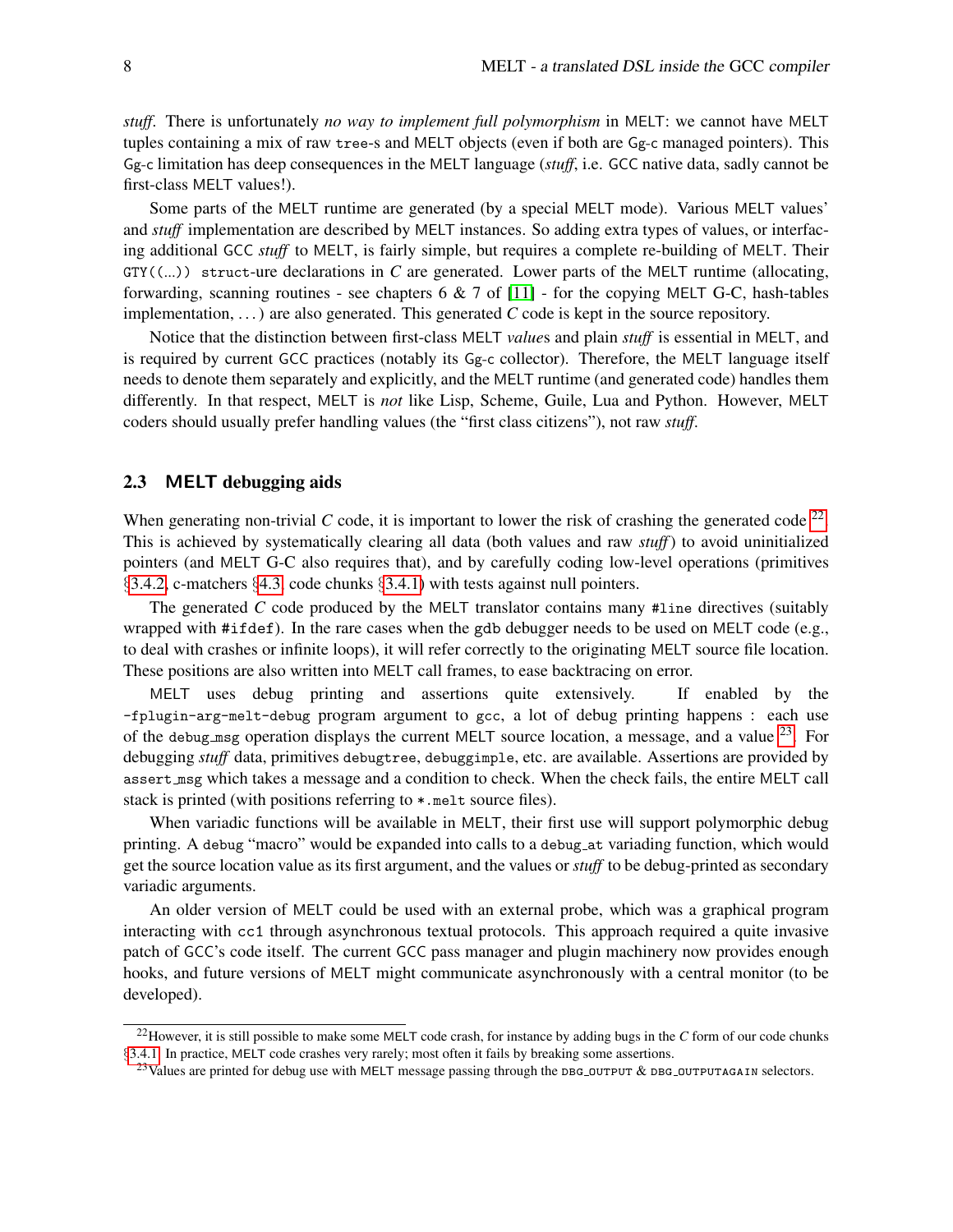## 3 The MELT language and its pecularities

Some familiarity with a Lisp-like language (like Emacs Lisp, Scheme, Common Lisp, etc.) is welcome to understand this section. Acquaintance with a dynamically typed scripting language like Python, Guile or Ruby could also help. See the web site [gcc-melt.org](http://gcc-melt.org/) for more material (notably tutorials) on MELT.

MELT has a Lisp-like syntax because it was (at its very beginning) implemented with an initial "external" MELT to C translator prototyped in Common Lisp. Since then, a lot of newer features have been progressively added (using an older version of MELT to bootstrap its current version). The Emacs Lisp language (in the Emacs editor), Guile (the Gnu implementation of *Scheme*), and *machine description* files in GCC back-end are successful examples of other Lisp dialects within Gnu software. Finally, existing editing modes<sup>[24](#page-8-0)</sup> for Lisp are sufficient for MELT.

An alternative infix syntax (code-named Milt) for MELT is in the works; the idea is to have an infix parser, coded in MELT, for future \*.milt files, which is parsed into MELT internal s-expressions (i.e. into the same instances of class sexpr as the MELT Lisp-like reader does): symbols starting with + or - are parsed as infix operators (like Ocaml does) with additive precedences, those starting with \* or / have multiplicative precedence, etc.

MELT shares with existing Lisp languages many syntactic and lexical conventions for comments, indentation, symbols (which may be non alpha-numerical), case-insensitivity, and a lot of syntax (like if, let, letrec, defun, cond  $\dots$ ). As in all Lisp dialects, everything is parenthesized like ( *operator* operands *...* ) so parenthesis are highly significant. The quote, back-quote, comma and question mark characters have special significance, so 'a is parsed exactly as (quote a), ?b as (question b) etc. Like in Common Lisp, words prefixed with a colon like : long are considered as "keywords" and are not subject to evaluation. Symbols and keywords exist both in source files and in the running MELT heap.

## <span id="page-8-3"></span>3.1 MELT macro-strings

Since "mixing" C code chunks (§[3.4.1\)](#page-14-0) inside MELT code is very important, simple meta-programming is implemented by a lexical trick <sup>[25](#page-8-1)</sup>: *macro-strings* are strings prefixed with  $\#\{$  and suffixed with  $\}$ # and are parsed specially; these prefix and suffix strings have been chosen because they usually don't appear in *C* code. Within a macro-string, backslash does not escape characters, but \$ and sometimes # are scanned specially, to parse symbols inside macro-strings.

For example, MELT reads the macro-string #{/\*\$P#A\*/printf("a=%ld\n", \$A);}# exactly as a list  $("/*" p "A*/printf(\lra={%1d}{n}, " a ");")$ of 5 elements whose  $1<sup>st</sup>$ ,  $3<sup>rd</sup>$  and  $5<sup>th</sup>$  elements are strings<sup>[26](#page-8-2)</sup> and  $2<sup>nd</sup>$  and  $4<sup>th</sup>$  elements are symbols p and a. This is useful when one wants to mix C code inside MELT code; some macro-strings are several dozens of lines long, but don't need any extra escapes (as would be required by using plain strings).

Another example of *macro-string* is given in the following "hello-world" (complete) MELT program:

```
;; file helloworld.melt
(code chunk helloworldchunk
          #{int i=0; /* our $HELLOWORLDCHUNK */
            $HELLOWORLDCHUNK#_label: printf("hello world from MELT\n");
            if (i++ < 3) goto $HELLOWORLDCHUNK#_label; \}#)
```
<span id="page-8-0"></span> $^{24}$ Emacs mode for Lisp is nearly enough for editing, highlighting and indenting MELT code.

<span id="page-8-1"></span><sup>&</sup>lt;sup>25</sup>Inspired by handling of \$ in strings or "here-documents" by shells, Perl, Ruby, ...

<span id="page-8-2"></span><sup>&</sup>lt;sup>26</sup>The first string has the two characters  $/*$  and the last has the two characters  $);$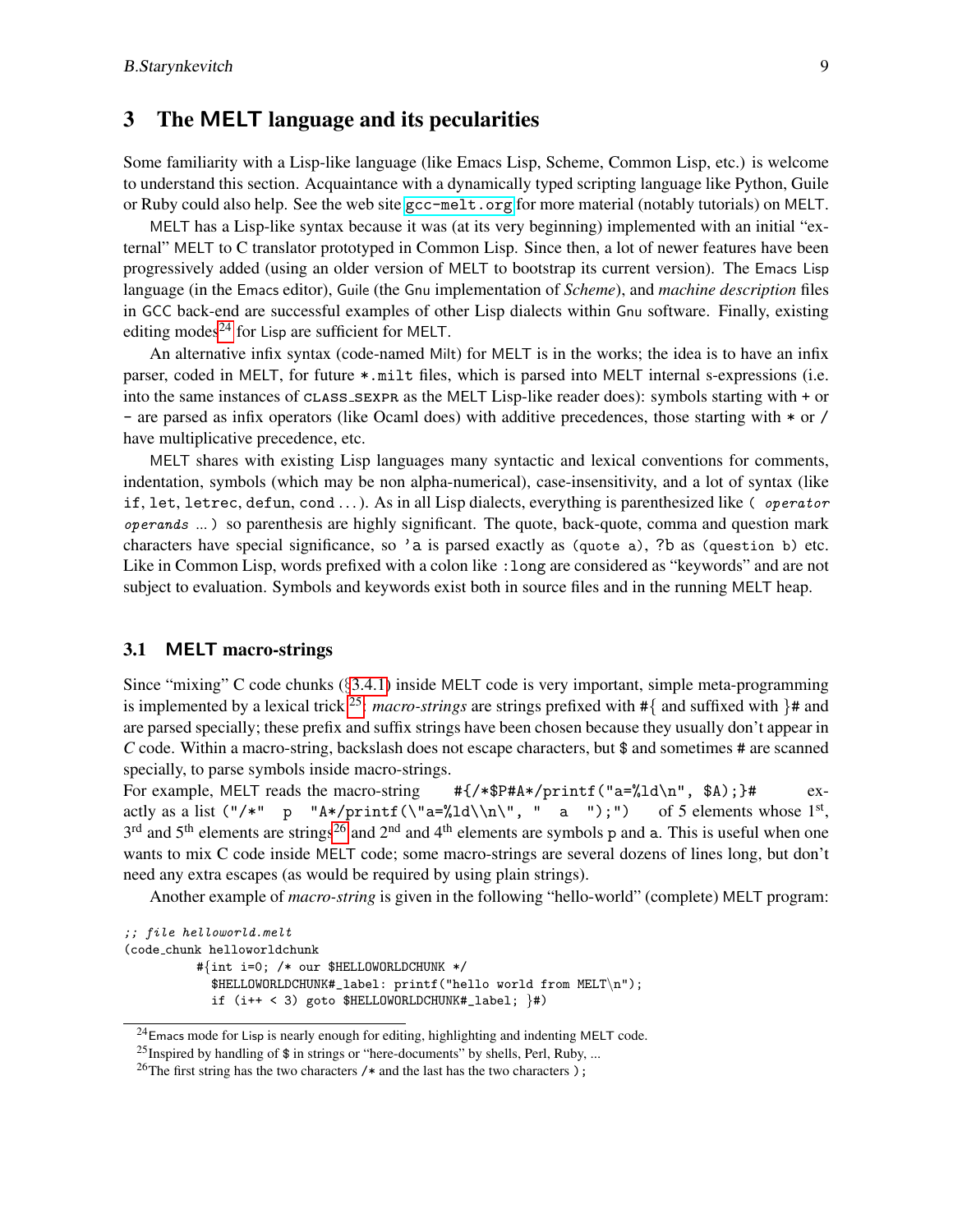The macro-string spans on 3 lines, and contains some *C* code with the helloworldchunk MELT symbol. The above helloworld.melt file (of 4 lines) is translated into a helloworld.c file (of 389 lines<sup>[27](#page-9-0)</sup> in *C*). It uses the code chunk construct explained in §[3.4.1](#page-14-0) below (to emit translated *C* code).

#### <span id="page-9-4"></span>3.2 MELT values and stuff

Every MELT *value* has a *discriminant* (at the start of the memory zone containing that value). As an exception, nil  $^{28}$  $^{28}$  $^{28}$ , represented by the C null pointer has conventionally a specific discriminant discr null reciever. The discriminant of a value is used by the MELT runtime, by Gg-c and in MELT code to separate them. MELT values can be boxed *stuff* (e.g., boxed long or boxed tree), closures, lists, pairs, tuples, boxed strings, . . . , and MELT *objects*. Several *predefined objects*, e.g., class class, discr null receiver . . . , are required by the MELT runtime. The hierarchy of discriminants is rooted at DISCR\_ANY\_RECEIVER  $^{29}$  $^{29}$  $^{29}$ . Discriminants are objects (of CLASS\_DISCRIMINANT). Core classes and discriminants are predefined as MELT values (known by both Gg-c and MELT G-C).

Each MELT object has its class as its discriminant. Classes are themselves objects and are organized in a single-inheritance hierarchy rooted at CLASS\_ROOT (whose parent discriminant is discr any reciever). Objects are represented in C as exactly a structure with its class (i.e. discriminant) obj\_class, its unsigned hash-code obj\_hash (initialized once and for all), an unsigned "magic" short number obj\_num, the unsigned short number of fields obj\_len, and the obj\_vartab[obj\_len] array of fields, which are MELT values. The obj num in objects can be set *at most once* to a *non-zero* unsigned short, and may be used as a *tag*: MELT and Gg-c discriminate quickly a value's data-type (for marking, scanning and other purposes) through the obj num of their discriminant. So, safely testing in *C* if a value p is a MELT closure is as fast as  $p := NULL$  &  $p \rightarrow$ discr->obj\_num == MELTOBMAG\_CLOSURE.

MELT field descriptors and method selectors are objects. Every MELT *value* (object or not, even nil) can be sent a message, since its discriminant (i.e., its class, if it is an object) has a method map (a hash table associating selectors to method bodies) and a parent discriminant (or super-class). Message passing in MELT is similar to those in Smalltalk and Ruby. Method bodies can be dynamically installed with (install method *discriminant selector function*) and removed at any time in any discriminant or class. Method invocations use the method hash-maps (similar to methods' dictionnaries in Smalltalk) to find the actual method to run.

The MELT reader produces mostly objects and sometimes other values: S-expressions are parsed as instances of class sexpr (containing the expression's source location and the list of its components); symbols (like  $==$  or let or x) as instances of  $CLASS\_SYMBOL$ ; keywords like : long or : else as instances of CLASS\_KEYWORD; numbers like -1 as values of DISCR\_INTEGER etc.

Each *stuff* (that is, non-value *thing*s like long or tree . . . ) have its boxed value counterpart, so boxed gimple-s are values containing, in addition of their discriminant (like DISCR\_GIMPLE), a raw gimple pointer.

In MELT expressions, literal integers like 23 or strings like "hello\n" refer to raw :long or :cstring *stuff* <sup>[30](#page-9-3)</sup>, not constant values. To be considered as MELT values they need to be quoted, so (contrarily to other Lisps) in MELT 2  $\neq$  '2 : the plain 2 denotes a raw stuff of c-type : long so is not a value, but the

<span id="page-9-0"></span><sup>&</sup>lt;sup>27</sup>With 260 lines of code, including 111 preprocessor directives, mostly #1ine, and 129 comment or blank lines, and all the code doing "initialization".

<span id="page-9-1"></span> $^{28}$ As in Common Lisp or Emacs Lisp (or C itself), but not as in Scheme, MELT nil value is considered as false, and every non-nil value is true.

<span id="page-9-2"></span> $^{29}$ DISCR\_ANY\_RECEIVER is rarely used, e.g., to install catch-all method handlers.

<span id="page-9-3"></span> $30$ All : cstring are (const char\*) C-strings in the text segment of the executable, so they are not malloc-ed.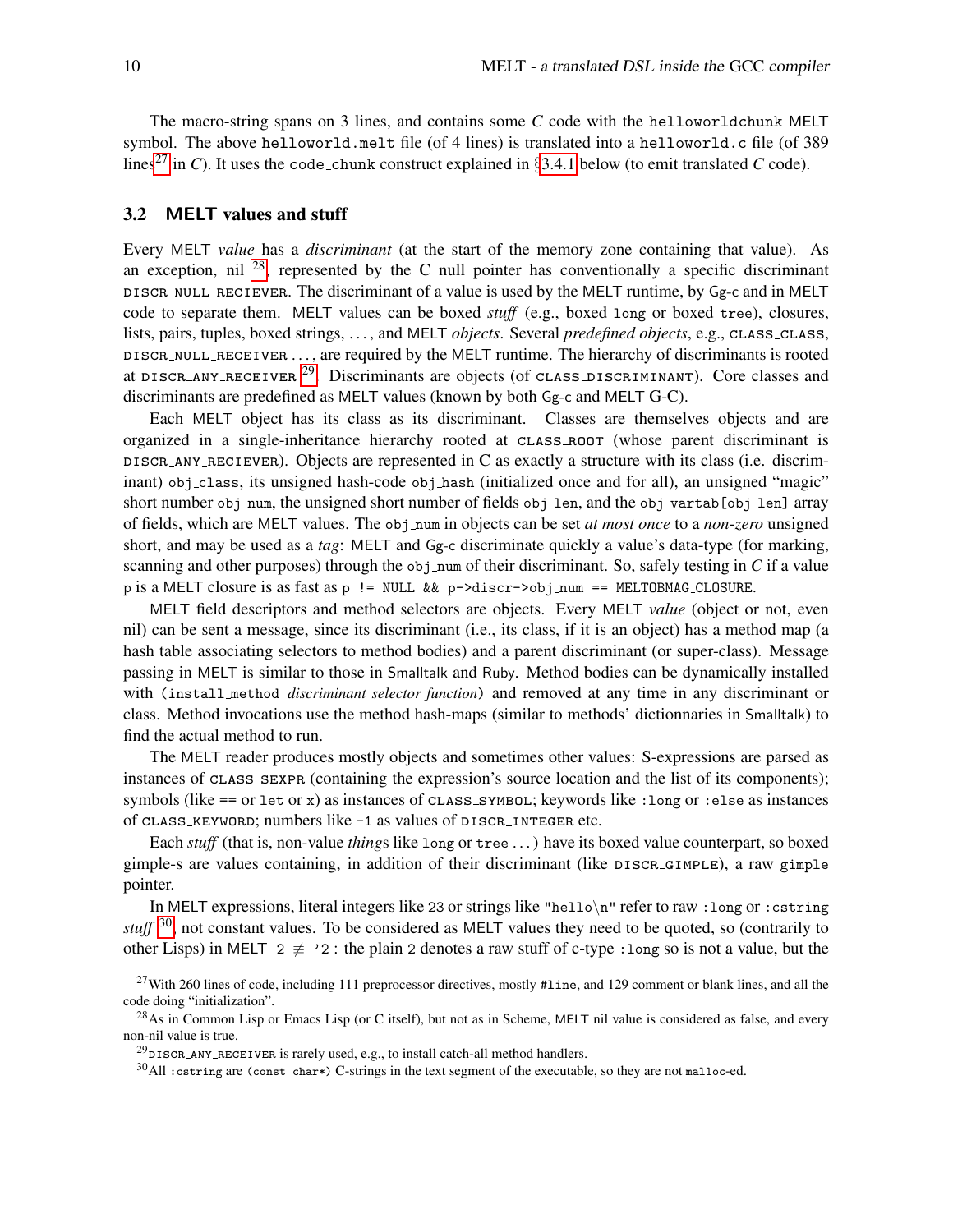quoted expression '2 denotes the boxed integer 2 constant value of DISCR\_CONSTANT\_INTEGER so they are not equivalent! As in Lisp, a quoted symbol like  $\gamma$  i denotes a constant value (of class symbol).

To associate *thing*s (either MELT objects or GCC *stuff*, all of the same type) to MELT values, hashmaps are extensively used: so homogenous hash tables keyed by objects, raw strings, or raw *stuff* like tree-s or gimple-s ... are values (of discriminant DISCR\_MAP\_OBJECTS ..., DISCR\_MAP\_TREES). While hash-maps are more costly than direct fields in structures to associate some data to these structures, they have the important benefit of avoiding disturbing existing data structures of GCC. And even C plugins of GCC cannot add for their own convenience extra fields into the carefully tuned tree or gimple structures of GCC's tree.h or gimple.h.

Aggregate MELT values include not only objects, hash-tables and pairs, but also tuples (a value containing a fixed number of immutable component values), closures, lists, . . . Lists know their first and last pairs. Aggregate values of the same kind may have various discriminants. For instance, within a MELT class (which is itself a MELT object of cLASS\_CLASS) a field gives the tuple of all super-classes starting with CLASS\_ROOT. That tuple has DISCR\_CLASS\_SEQUENCE as discriminant, while most other tuples have DISCR\_MULTIPLE as discriminant.

*Decaying values* may help algorithms using memoization; they contain a value reference and a counter, decremented at each major garbage collection. When the counter reaches 0, the reference is cleared to nil.

Adding a new important GCC C type like gimple  $31$  for some new stuff is fairly simple: add (in MELT code) a new predefined C-type descriptor (like cTYPE\_GIMPLE referring to keyword : gimple) and additional discriminants, and regenerate all of MELT. C-type descriptors (e.g., CTYPE\_EDGE) and value type descriptors (like valdesc list) contains dozen[s] of fields (names or body chunk of generated *C* routines) used when generating the runtime support routines.

The :void keyword (and so CTYPE\_VOID) is used for side-effecting code without results. C-type keywords (like :void, :long, :tree, :value, :gimple, :gimple seq, etc.) qualify (in MELT source code) formal arguments, local variables (bound by let, . . . ), etc.

MELT is typed for *thing*s: e.g., the translator complains if the +i primitive addition operator (expecting two raw :long *stuff* and giving a :long result) is given a value or a :tree argument. Furthermore, let bindings can be explicitly typed (by default they bind a value). Within values, typing is dynamic; for instance, a value is checked at runtime to be a closure before being applied. When applying a MELT closure to arguments, the first argument, if any, needs to be a value (it would be the receiver if the closure is a method for message passing)<sup>[32](#page-10-1)</sup>, others can be *things*, i.e. values or *stuff*. In MELT applications, the types of secondary arguments and secondary results are described by constant byte strings, and the secondary arguments or results are passed (in generated *C* code) as an array of unions. The generated MELT function prologue (in *C*) checks that the formal and actual type of secondary arguments are the same (otherwise, argument passing stops, and all following actual arguments are cleared).

All MELT *thing*s (value or *stuff*), in particular local variables (or mismatched formals), are initially cleared (usually by zeroing the whole MELT call frame in the *C* prologue of each generated routine). So MELT values are initially () (i.e., nil in MELT syntax), a :tree *stuff* is initially the null tree (i.e. (tree)0 in *C* syntax), a :long *stuff* is initially 0L, a :cstring *stuff* is initialized to (const char\*)0. Notice that cleared *stuff* is considered as false in conditional context.

<span id="page-10-1"></span><span id="page-10-0"></span> $31$ This kind of radical addition don't happen often in the GCC community because it usually impacts a lot of GCC files.

 $32$ The somehow arbitrary requirement of having the first argument of every MELT function be a value speeds up calls to functions with one single value argument, and permits using closures as methods without checks: sending a message to a raw *stuff* like e.g., a tree won't work.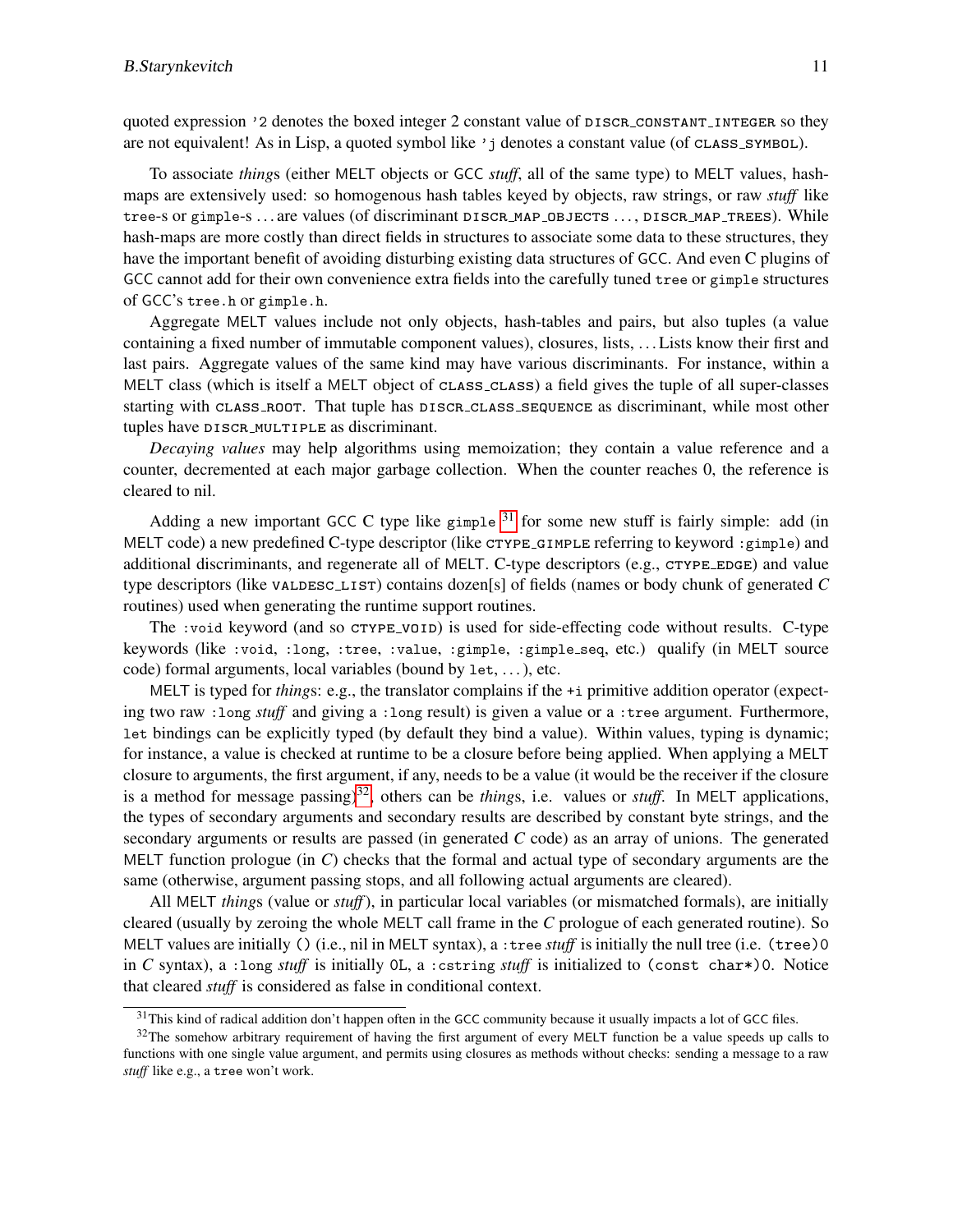Functions written in MELT (with defun for named functions or lambda for anonymous ones) always return a value as their primary result (which may be ignored by the caller, and defaults to nil). The first formal argument (if any) and the primary result of MELT functions should be values (so nested function calls deal mainly with values). Secondary arguments and results can be any *thing*s (each one is either a value or some *stuff*). The (multicall ...) syntax binds primary and secondary results like Common Lisp's multiple-value-bind.

#### 3.3 Syntax overview

The following constructs should be familiar (except the last one, match, for pattern matching) since they look like in other Lisps. Notice that our let is always sequential<sup>[33](#page-11-0)</sup>. Formals in abstractions  $34$ are restricted to start with a formal value; this speeds up the common case of functions with a single value argument, and facilitates installation of any function as method (without checking that the formal reciever is indeed a value).

List of formal arguments (in lambda, defun etc.) contains either symbols (which are names of formals bound by e.g., the lambda) like x or discr, or c-type keywords like :value or :long or :gimple . . . . A c-type keyword qualify all successing formals up to the next c-type keywords, and the default c-type is :value. For example, the formal arguments list (x y :long n k :gimple g :value v) have 6 formals : x y v are MELT values, n k are raw long *stuff*, g is a raw gimple *stuff*.

Local bindings (in let or letrec) has an optional c-type annotation, then the newly bound symbol, then the sub-expression bounding it. So  $(\text{long } x 2)$  locally binds (in the body of the enclosing let) the symbol x to the raw long *stuff* 2, and in the let body x is a raw long variable.

| <b>expressions</b> where $n \ge 0$ and $p \ge 0$ |                                                                       |                                                                                                      |
|--------------------------------------------------|-----------------------------------------------------------------------|------------------------------------------------------------------------------------------------------|
| application                                      | $(\phi \ \alpha_1 \ \ldots \ \alpha_n)$                               | apply function (or primitive) $\phi$ to arguments $\alpha_i$                                         |
| assignment                                       | (setq $V E$ )                                                         | set local variable $\nu$ to $\varepsilon$                                                            |
| message passing                                  | $(\sigma \rho \alpha_1  \alpha_n)$                                    | send selector $\sigma$ to reciever $\rho$ with arguments $\alpha_i$                                  |
| let expression                                   | (let $(\beta_1\beta_n)$ $\varepsilon_1\varepsilon_p$ $\varepsilon'$ ) | with local <b>sequential</b> bindings $\beta_i$ evaluate side-                                       |
|                                                  |                                                                       | effecting sub-expressions $\varepsilon_i$ and give result of $\varepsilon'$                          |
| sequence                                         | (progn $\varepsilon_1\varepsilon_n$ $\varepsilon'$ )                  | evaluate $\varepsilon_i$ (for their side effects) and at last $\overline{\varepsilon}'$ , giving its |
|                                                  |                                                                       | result (like the operator, in C)                                                                     |
| abstraction                                      | (lambda $\phi$ $\varepsilon_1\varepsilon_n$ $\varepsilon'$ )          | anonymous function with formals $\phi$ and side-                                                     |
|                                                  |                                                                       | effecting expressions $\varepsilon_i$ , return result of $\varepsilon'$                              |
| pattern matching                                 | $(\text{match} \; \mathcal{E} \; \chi_1 \; \ldots \; \chi_n)$         | match result of $\varepsilon$ against match clauses $\chi_i$ , giving                                |
|                                                  |                                                                       | result of last expression of matched clause.                                                         |

Patterns and pattern matching are explained in §[4.](#page-16-0)

Conditional expressions alter control flow as usual. However, conditions can be *thing*s, e.g., the 0 :long *stuff* is false, other long *stuff* are true, a gimple *stuff* is false iff it is the null gimple pointer, etc. The "else" part ε of an if test is optional. When missing, it is false, that is a cleared *thing*. Notice that tested conditions and the result of a conditional expression can be either values or raw stuff, but all the conditional sub-expressions of a condition should have consistent types, otherwise the entire expression has :void type.

<span id="page-11-0"></span><sup>33</sup>So the let of MELT is like the let\* of Scheme!

<span id="page-11-1"></span><sup>&</sup>lt;sup>34</sup>Notice that lambda abstractions are constructive expressions and may appear in letrec or let bindings.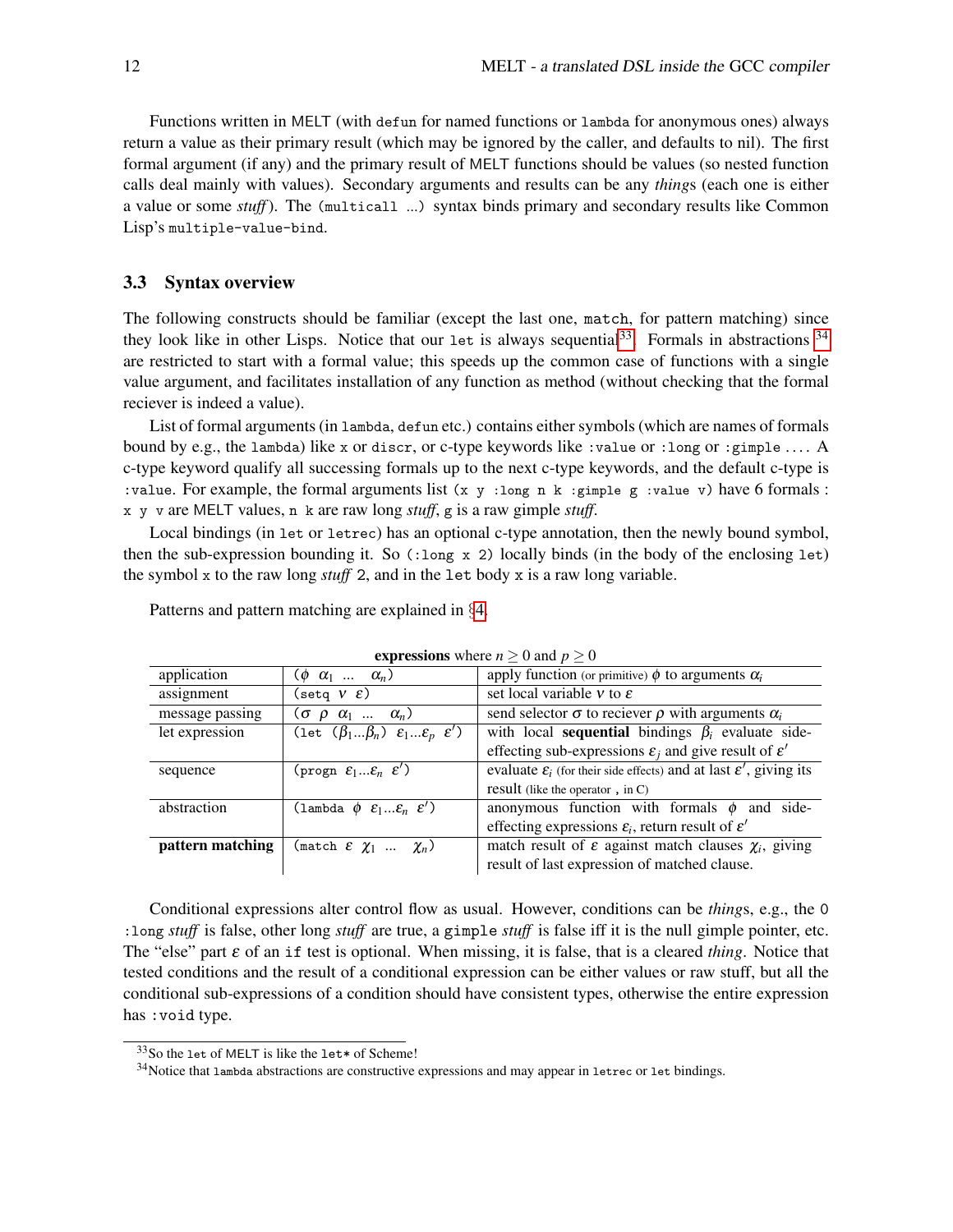| test        | $(i f \tau \theta \epsilon)$                                                                              | if $\tau$ then $\theta$ else $\varepsilon$ (like ?: in C)                                    |
|-------------|-----------------------------------------------------------------------------------------------------------|----------------------------------------------------------------------------------------------|
| conditional | (cond $K_1$ $K_n$ )                                                                                       | evaluate conditions $\kappa_i$ until one is satisfied                                        |
| conjunction | $\left(\begin{array}{ccccccccc}\n\text{and } &\kappa_1 & \ldots & \kappa_n & \kappa'\n\end{array}\right)$ | if $\kappa_1$ and then $\kappa_2$ and then $\kappa_n$ is "true" (non nil or non zero) then   |
|             |                                                                                                           | $\kappa'$ otherwise the cleared <i>thing</i> of same type                                    |
|             | disjunction $\vert$ (or $\delta_1$ $\delta_n$ )                                                           | $\delta_1$ or else $\delta_2$ = the first of the $\delta_i$ which is "true" (non nil, or non |
|             |                                                                                                           | $zero, \ldots$                                                                               |

conditional expressions where  $n \geq 0$  and  $p \geq 0$ 

In a cond expression, every condition  $\kappa_i$  (except perhaps the last) is like  $(\gamma_i \epsilon_{i,1} \dots \epsilon_{i,p_i} \epsilon')$  with  $p_i \geq 0$ . The first such condition for which  $\gamma_i$  is "true" gets its sub-expressions  $\varepsilon_{i,j}$  evaluated sequentially for their side-effects and gives the result of  $\varepsilon'$ . The last condition can be (:else  $\varepsilon_1$  ...  $\varepsilon_n$   $\varepsilon'$ ), is triggered if all previous conditions failed, and (with the sub-expressions ε*<sup>i</sup>* evaluated sequentially for their side-effects) gives the result of  $\varepsilon'$ 

MELT has some more expressions.

| more expressions     |                                                                                    |                                                                      |
|----------------------|------------------------------------------------------------------------------------|----------------------------------------------------------------------|
| loop                 | (forever $\lambda$ $\alpha_1$ $\alpha_n$ )                                         | loop indefinitely on the $\alpha_i$ which may                        |
|                      |                                                                                    | exit                                                                 |
| exit                 | $\overline{(\text{exit }\lambda \varepsilon_1 \dots \varepsilon_n \varepsilon') }$ | exit enclosing loop $\lambda$ after side-effects                     |
|                      |                                                                                    | of $\varepsilon_i$ and result of $\varepsilon'$                      |
| return               | $(\text{return } \varepsilon \varepsilon_1 \dots \varepsilon_n)$                   | return $\varepsilon$ as the main result, and the $\varepsilon_i$ as  |
|                      |                                                                                    | secondary results                                                    |
| multiple call        | (multicall $\phi$ K $\varepsilon_1\varepsilon_n$ $\varepsilon'$ )                  | locally bind formals $\phi$ to main and sec-                         |
|                      |                                                                                    | ondary result[s] of application or send $\kappa$                     |
|                      |                                                                                    | and evaluate the $\varepsilon_i$ for side-effects and                |
|                      |                                                                                    | $\varepsilon'$ for result                                            |
| recursive let        | (letrec $(\beta_1\beta_n)$ $\varepsilon_1\varepsilon_n$ )                          | with [mutually-] recursive <i>constructive</i>                       |
|                      |                                                                                    | bindings $\beta_i$ evaluate sub-expressions $\varepsilon_i$          |
| field access         | (get_field : $\Phi$ $\varepsilon$ )                                                | if $\varepsilon$ gives an appropriate object retrieves               |
|                      |                                                                                    | its field $\Phi$ , otherwise nil                                     |
| unsafe field access  | (unsafe_get_field : $\Phi$ $\varepsilon$ )                                         | unsafe access without check like the                                 |
|                      |                                                                                    | above operation                                                      |
| object update        | (put_fields $\varepsilon : \Phi_1 \varepsilon_1  : \Phi_n \varepsilon_n$ )         | safely update (if appropriate) in the ob-                            |
|                      |                                                                                    | ject given by $\varepsilon$ each field $\Phi_i$ with $\varepsilon_i$ |
| unsafe object update | (unsafe_put_fields $\pmb{\mathcal{E}}\;:\!\Phi_1\;\;\pmb{\mathcal{E}}_1\;\,)$      | unsafely update the object given by $\varepsilon$                    |

The unsafe field access unsafe get field is reserved to expert MELT programmers, since it may crash. The safer variant test that the expression  $\varepsilon$  evaluates<sup>[35](#page-12-0)</sup> to a MELT object of appropriate class before accessing a field  $\Phi$  in it. Field updates with put fields are safe  $36$ , with an unsafe but quicker variant unsafe put fields available for MELT experts.

Mutually recursive letrec bindings should have only constructive expressions.

| CONSULTURE CAPI ESSIONS |                                |                                                                                                                                                              |
|-------------------------|--------------------------------|--------------------------------------------------------------------------------------------------------------------------------------------------------------|
| list                    | (list $\alpha_1$ $\alpha_n$ )  | make a list of <i>n</i> values $\alpha_i$                                                                                                                    |
| tuple                   | (tuple $\alpha_1$ $\alpha_n$ ) | make a tuple of <i>n</i> values $\alpha_i$                                                                                                                   |
| instance                |                                | (instance $\kappa : \Phi_1 \epsilon_1  \epsilon_n \epsilon_n$ )   make an instance of class $\kappa$ and $n$<br>fields $\Phi_i$ set to value $\varepsilon_i$ |

constructive expressions

<span id="page-12-0"></span><sup>35</sup>I.e. test if the value  $\omega$  of  $\varepsilon$  is an object which is a direct or indirect instance of the class defining field  $\Phi$ , otherwise a nil value is given.

<span id="page-12-1"></span><sup>36</sup>Update object  $\omega$ , value of  $\varepsilon$ , only if it is an object which is a direct or indirect instance of the class defining each field  $\Phi_i$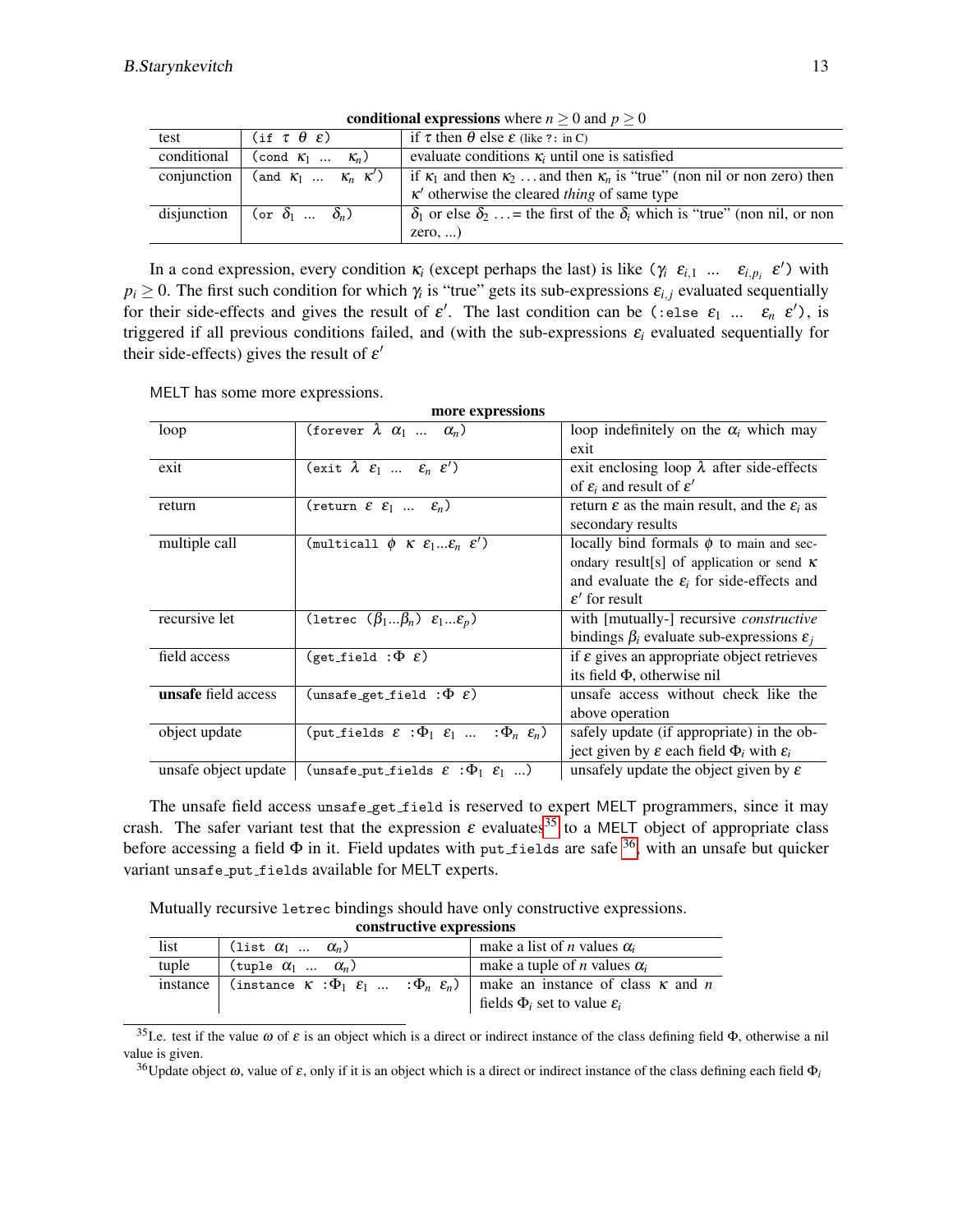Of course lambda expressions are also constructive and can appear inside letrec. Notice that since MELT is translated into C, and because of runtime constraints, MELT recursion is never handled tailrecursively so always consume stack space. This also motivates iterative constructions (like forever and our iterators).

Name defining expressions have a syntax starting with def. Most of them (except defun, defclass, definstance) have no equivalent in other languages, because they define bindings related to C code generation. For the MELT translator, bindings have various kinds; each binding kind is implemented as some subclass of CLASS\_ANY\_BINDING.

Name exporting expressions are essentially directives for the module system of MELT. Only exported names are visible outside a module. A module initialization expects a parent environment and produces a newer environment containing exported bindings. Both name defining and exporting expressions are supposed to appear only at the top-level (and should not be nested inside other MELT expressions).

| for functions               | (defun $V \phi \varepsilon_1  \varepsilon_n \varepsilon'$ )                                     | define function $v$ with formal arguments $\phi$ and body $\varepsilon_1$<br>$\ldots \varepsilon_n \varepsilon'$ |
|-----------------------------|-------------------------------------------------------------------------------------------------|------------------------------------------------------------------------------------------------------------------|
| for classes                 | (defclass $V$ :super $\sigma$ :fields                                                           | define class $v$ of super-class $\sigma$ and own fields $\phi_i$                                                 |
|                             | $(\phi_1 \ldots \phi_n)$ )                                                                      |                                                                                                                  |
| for instances               | (definstance $l \ K : f_1 \ \varepsilon_1 \ \dots \ \overline{\varepsilon_n \ \varepsilon_n}$ ) | define an instance t of class $\kappa$ with each field $f_i$                                                     |
|                             |                                                                                                 | initialized to the value of $\varepsilon_i$                                                                      |
| for selectors               | (defselector $\sigma$ K   :formals $\Psi$   : $f_1$                                             | define an selector $t$ of class $\kappa$ (usually                                                                |
|                             | $\varepsilon_1$ : $f_n \varepsilon_n$ )                                                         | CLASS_SELECTOR) with each extra field $f_i$                                                                      |
|                             |                                                                                                 | initialized to the value of $\varepsilon_i$ (usually no extra fields                                             |
|                             |                                                                                                 | are given so $n = 0$ ) and with optional formals $\Psi$                                                          |
| for primitives              | (defprimitive $v \phi : \theta \eta$ )                                                          | define primitive $V$ with formal arguments $\phi$ , result c-type                                                |
|                             |                                                                                                 | $\theta$ by macro-string expansion $\eta$                                                                        |
| for c-iterators             | (defciterator $V \Phi \sigma \Psi \eta \eta'$ )                                                 | define c-iterator $V$ with input formals $\Phi$ , state symbol                                                   |
|                             |                                                                                                 | $\sigma$ , local formals $\Psi$ , start expansion $\eta$ , end expansion $\eta'$                                 |
| for c-matchers              | (defcmatcher $v \Phi \Psi \sigma \eta \eta'$ )                                                  | define c-matcher $V$ with input formals $\Phi$ [the matched                                                      |
|                             |                                                                                                 | <i>thing, then other inputs]</i> , output formals $\Psi$ , state symbol                                          |
|                             |                                                                                                 | $\sigma$ , test expansion $\eta$ , fill expansion $\eta'$                                                        |
| for fun-matchers            | (defunmatcher $V \Phi \Psi \varepsilon$ )                                                       | define funmatcher $v$ with input formals $\Phi$ , output for-                                                    |
|                             |                                                                                                 | mals $\Psi$ , with function $\varepsilon$                                                                        |
| expressions exporting names |                                                                                                 |                                                                                                                  |
| of values                   | (export_value $V_1$ )                                                                           | export the names $v_i$ as bindings of values (e.g., of                                                           |
|                             |                                                                                                 | functions, objects, matcher, selector, )                                                                         |
| of macros                   | (export_macro $V \mathcal{E}$ )                                                                 | export name $v$ as a binding of a macro (expanded by                                                             |
|                             |                                                                                                 | the $\varepsilon$ function)                                                                                      |
| of classes                  | $(export.class V_1 )$                                                                           | export every class name $v_i$ and all their own fields                                                           |
|                             |                                                                                                 | (as value bindings)                                                                                              |
| as synonym                  | $\text{(export-synonym } V \ V')$                                                               | export the new name $v$ as a synonym of the existing                                                             |
|                             |                                                                                                 | name $v'$                                                                                                        |

expressions defining names

Macro-expansion is internally the first step of MELT translation to C: parsed (or in-heap) S-exprs (of class sexpr) are macro-expanded into a MELT "abstract syntax tree" (a subclass of class source). This macro machinery is extensively used, e.g., let and if constructs are macro-expanded (to instances of class source let or class source if respectively.

Field names and class names are supposed to be globally unique, to enable checking their access or update. Conventionally class names start with  $CLASS_$  and field names usually share a common unique prefix in their class. There is no protection (i.e. visibility restriction like private in C++) for accessing a field.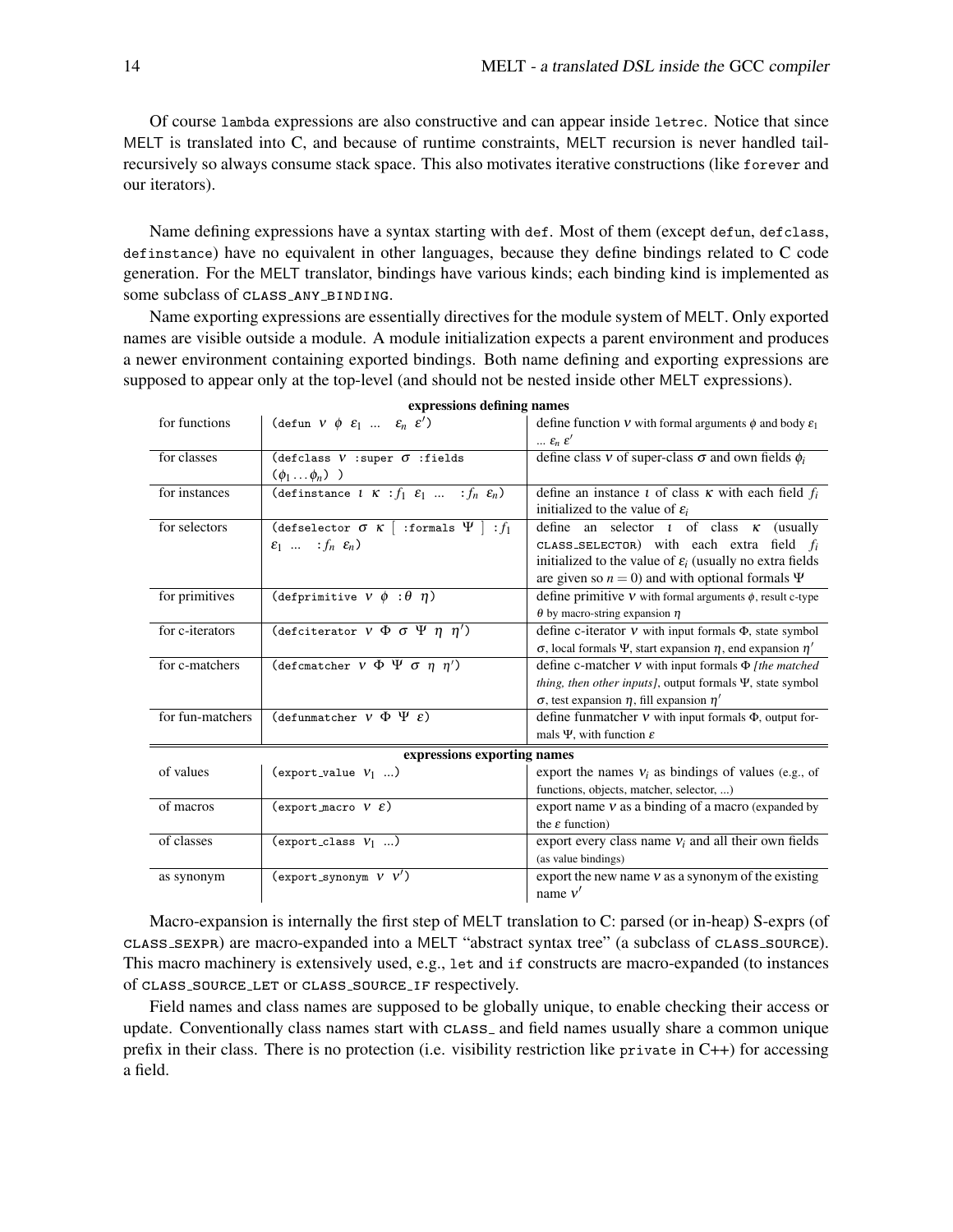All definitions accept documentation annotation using :doc, and a documentation generator mode produces documentation with-cross references in Texinfo format.

Miscellanous constructs are available, to help in debugging or coding or to generate various C code depending on compile-time conditions.

| expressions for debugging |                                            |                                                                                             |  |
|---------------------------|--------------------------------------------|---------------------------------------------------------------------------------------------|--|
| debug message             | (debug_msg $\epsilon$ $\mu$ )              | debug printing message $\mu$ & value $\varepsilon$                                          |  |
| assert check              | (assert_msg $\mu$ $\tau$ )                 | nice "halt" showing message $\mu$ when asserted test $\tau$ is false                        |  |
| warning                   | (compile_warning $\mu \varepsilon$ )       | like #warning in C: emit warning $\mu$ at MELT translation time and gives                   |  |
|                           |                                            | ε                                                                                           |  |
| meta-conditionals         |                                            |                                                                                             |  |
| Cpp test                  | (cppif $\sigma \varepsilon \varepsilon'$ ) | conditional on a preprocessor symbol: emitted C code is #if $\sigma$ code for $\varepsilon$ |  |
|                           |                                            | #else $\vert$ code for $\varepsilon'$  #endif                                               |  |
| Version test              | $(gccif \beta \varepsilon_1 )$             | the $\varepsilon_i$ are translated only if GCC has version prefix string $\beta$            |  |

Reflective access to the current and parent environment is possible (but useful in exceptional cases, since export... directives are available to extend the current exported environment): introspective expressions

| <b>HILL USPCCLIVE CAPI CSSIONS</b> |                                               |                                                            |
|------------------------------------|-----------------------------------------------|------------------------------------------------------------|
| Parent environment                 | (parent_module_environment)                   | gives the previous module environment                      |
| Current environment                | $\sim$ (current_module_environment_container) | gives the container of the current module's<br>environment |

## <span id="page-14-1"></span>3.4 Linguistic constructs to fit MELT into GCC

Several language constructs are available to help fit MELT into GCC, taking advantage of MELT and GCC runtime infrastructure (notably Gg-c). They usually use macro-strings to provide C code with holes. Code chunks (§[3.4.1\)](#page-14-0) simply permit to insert C code in MELT code. Higher-level constructs describe how to translate other MELT expressions into C: primitives (§[3.4.2\)](#page-15-0) describe how to translate low-level operations into C; c-iterators  $(\S3.4.3)$  $(\S3.4.3)$  define how iterative expressions are translated into for-like loops; c-matchers (§[4.3\)](#page-19-0) define how to generate simple patterns (for matching), etc.

## <span id="page-14-0"></span>3.4.1 Code chunks

Code chunks are simple MELT templates (of :void c-type) for generated *C* code. They are the lowest possible way of impacting MELT *C* code generation, so are seldom used in MELT (like asm is rarely used in *C*).

As a trivial example where i is a MELT:long variable bound in an enclosing let,

```
(code chunk sta
```

```
#\{\$sta\#_lab: printf("i=\%ld\n',\ $i++); goto \$ta#_lab; \# )
would be translated to
```

```
\{sta_1_lab: print('i=%ld\n", curlnum[3]++) ; goto sta_1_lab;\}
```
the first time it translated (i becoming curfnum [3] in C), but would use  $sta_2$  lab the second time, etc. The first argument of code chunk - sta here - is a *state* symbol, expanded to a C identifier unique to the code chunk's translation. The second argument is the macro-string serving as template to the generated C code. The state symbol is uniquely expanded, and other symbols should be MELT variables and are replaced by their translation. So the code chunk of state symbol helloworldchunk in  $\S3.1$  $\S3.1$  is translated into the following *C* code:

```
int i=0; /* our HELLOWORLDCHUNK__1 */
  HELLOWORLDCHUNK__1_label: printf("hello world from MELT\n");
   if (i++ < 3) goto HELLOWORLDCHUNK__1_label; ;
```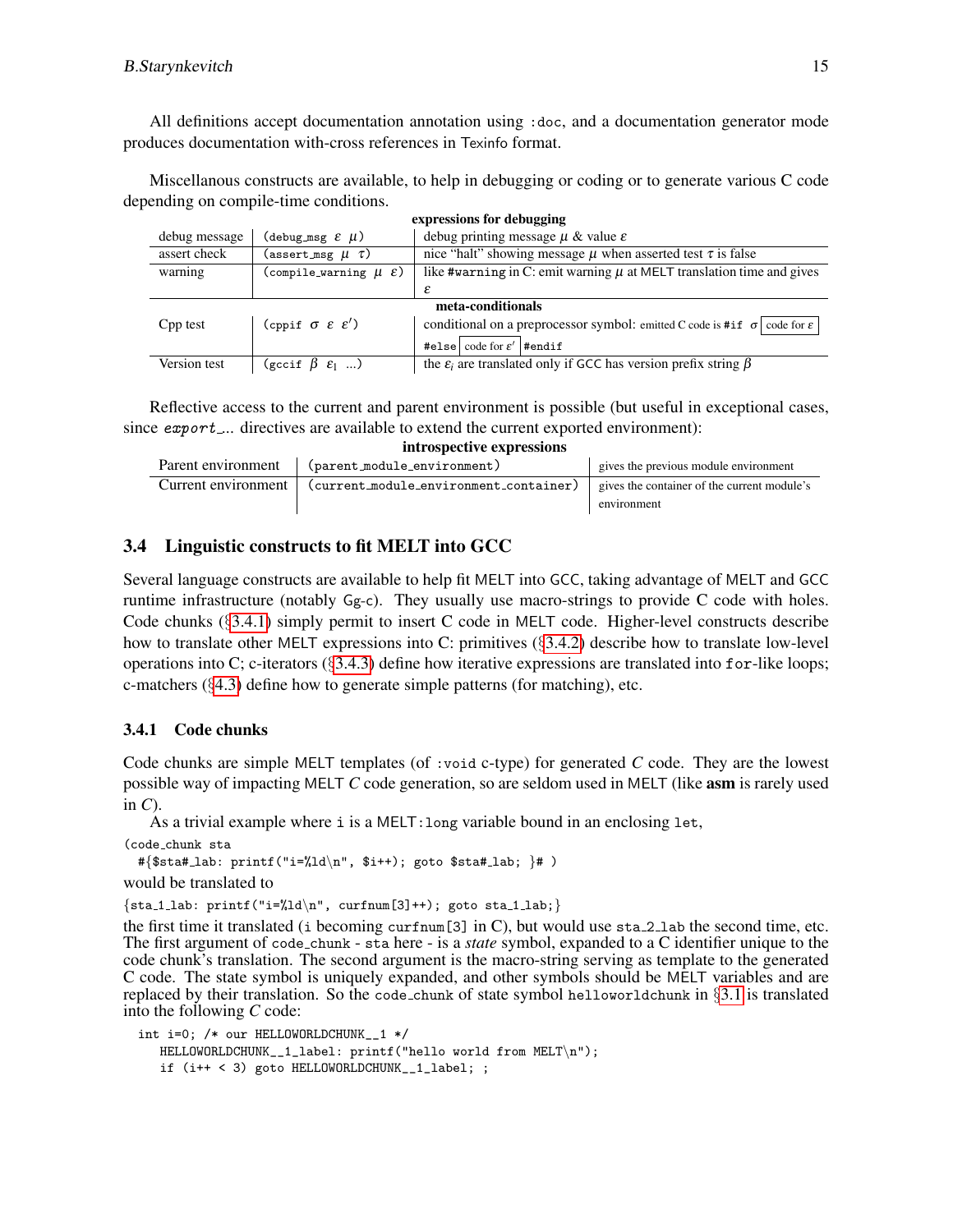#### <span id="page-15-0"></span>3.4.2 Primitives

Primitives define a MELT operator by its C expansion. The unary negation negi is defined exactly as :

```
(defprimitive negi (:long i) :long
  : doc #{Integer unary negation of $i. }#
 \#\{(-\$i))\}\# )
```
Here we specify that the formal argument i is, like the result of negi, a :long stuff. We give an optional documentation, followed by the macro-string for the C expansion. Primitives don't have state variables but are subject to normalization<sup>[37](#page-15-2)</sup> and type checking. During expansion, the formals appearing in the primitive definition are replaced appropriately.

#### <span id="page-15-1"></span>3.4.3 C-iterators

A MELT *c-iterator* is an operator translated into a for-like C loop. The GCC compiler defines many constructs similar to C for loops, usually with a mixture of macros and/or trivial inlined functions. C-iterators are needed in MELT because the GCC API defines many iterative conventions. For example, to iterate on every gimple *g* inside a given gimple seq *s* GCC mandates (see  $\S1.1$ ) the use of a gimple simple iterator.

In MELT, to iterate on the :gimpleseq s obtained by the expression  $\sigma$  and do something on every :gimple g inside s, we can simply code (let ( (:gimpleseq s  $\sigma$ ) ) (each in gimpleseq (s)  $(\text{gimple g})$  [do something with  $g...|$ ) by invoking the *c-iterator* each in gimpleseq, with a list of inputs - here simply (s) - and a list of local formals - here (:gimple g) - as the iterated *thing*s.

This c-iterator (a template for such for-like loops) is defined exactly as:

(defciterator each\_in\_gimpleseq

```
(:gimpleseq gseq) ; start formals
eachgimplseq ;state(:gimple g) ;local formals
#{/* start $eachgimplseq: */
gimple_stmt_iterator gsi_$eachgimplseq;
if ($gseq) for (gsi_$eachgimplseq = gsi_start ($gseq);
              !gsi_end_p (gsi_$eachgimplseq);
              gsi_next (&gsi_$eachgimplseq)) {
 g = gsi\_stmt (gsi\_seachgimplseq); \}#
#\{\ \} /* end $eachgimplseq*/ \}#)
```
We give the start formals, state symbol, local formals and the "before" and "after" expansion of the generated loop block. The expansion of the body of the invocation goes between the before and after expansions. C-iterator occurrences are also normalized (like primitive occurrences are). MELT expressions using c-iterators give a :void result, since they are used only for their side effects.

#### 3.5 Modules, environments, standard library and hooks

A single  $\ast$  melt source file<sup>[38](#page-15-3)</sup> is translated into a single module loaded by the MELT run-time. The module's generated start module melt routine [often quite big] takes a parent environment, executes the top-level forms, and finally returns the newly created module's environment. Environments and their bindings are reified as objects.

<span id="page-15-2"></span><sup>&</sup>lt;sup>37</sup>Assuming that x is a MELT variable for a :long stuff, then the expression (+i (negi x) 1) is normalized as let  $\alpha$  =  $-x, \beta = \alpha + 1$  in  $\beta$  in pseudo-code - suitably represented inside MELT (where  $\alpha, \beta$  are fresh gensym-ed variables).

<span id="page-15-3"></span> $38$ MELT can also translate into C a sequence of S-expressions from memory, and then dynamically load the corresponding temporary module after it has been C-compiled.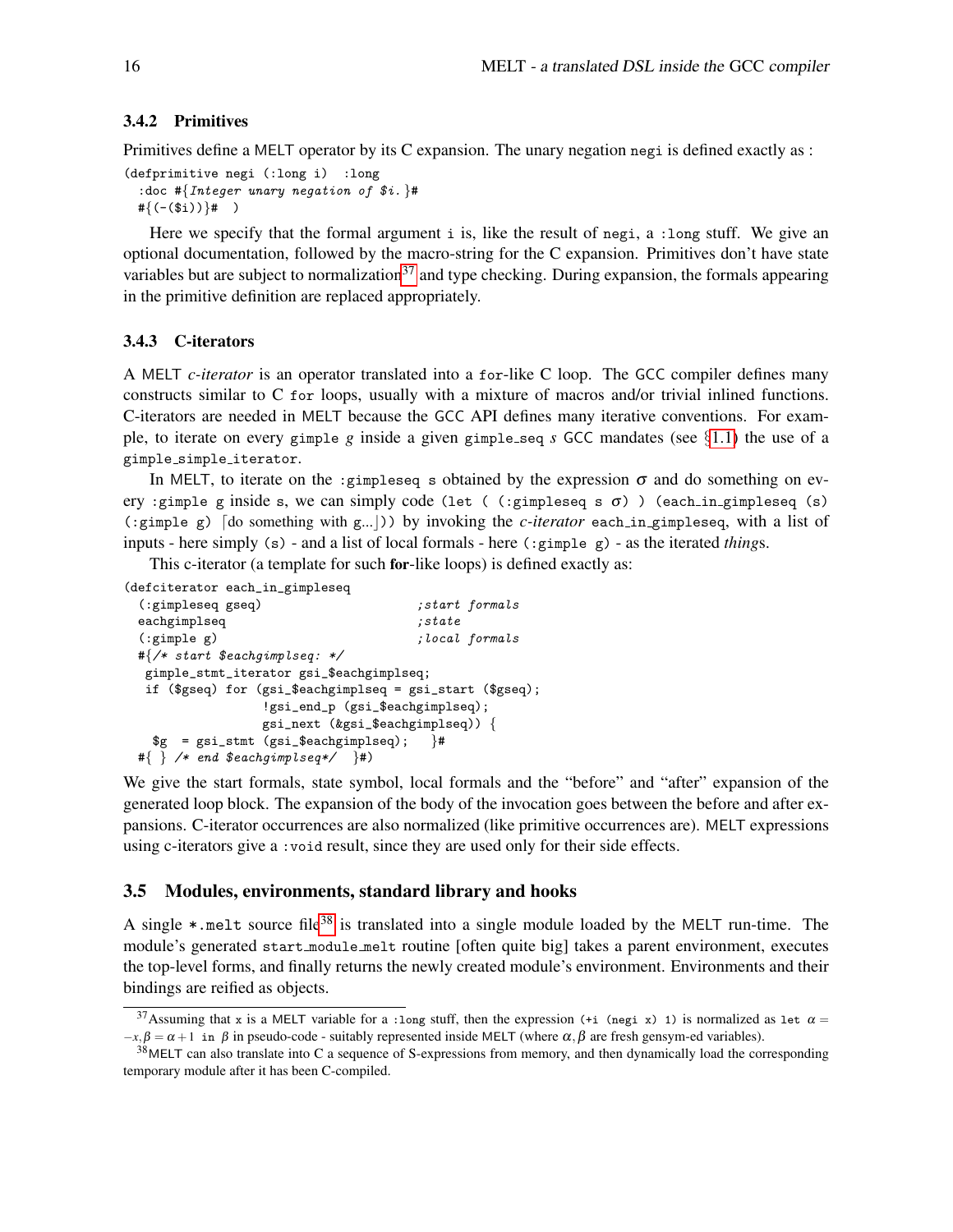Only exported names add bindings in the module's environment. MELT code can explicitly export defined values (like instances, selectors, functions, c-matchers, ...) using the (export\_values ...) construct; macros (or pat-macros [that is pattern-macros producing abstract syntax of patterns]) definitions are exported using the (export macro ...) construct or (export patmacro ...); classes and their own fields are exported using the (export class ...) construct. Macros and pattern macros in MELT are expanded into an abstract syntax tree (made of objects of sub-classes of class source, e.g., instances of CLASS\_SOURCE\_LET or of CLASS\_SOURCE\_APPLY, ..., ), not into s-expressions (i.e. objects of class sexpr, as provided by the reader).

Field names should be *globally* unique: this enables (get\_field :named\_name x) to be safely translated into something like "if x is an instance of  $CLASSINAMENT$  fetch its : named name field otherwise give nil", since MELT knows that named name is a field of class named.

As in C, there is only one name-space in MELT which is technically, like Scheme, a Lisp<sub>1</sub> dialect<sup>[39](#page-16-1)</sup> (in Queinnec's terminology [\[22\]](#page-24-12)). This prompts a few naming conventions: most exported names of a module share a common prefix; most field names of a given class share the same prefix unique to the class, etc.

The entire MELT translation process [\[26\]](#page-24-6) is implemented through many exported definitions which can be used by expert MELT users to customize the MELT language to suit their needs. Language constructs  $40$  give total access to environments (instances of  $\texttt{CLASS\_ENVIROMMENT}$ ).

Hooks for changing GCC's behavior are provided on top of the existing GCC plugin hooks (for instance, as exported primitives like install melt gcc pass which installs a MELT instance describing a GCC pass and registers it inside GCC).

A fairly extensive MELT standard library is available (and is used by the MELT translator), providing many common facilities (map-reduce operations; debug output methods; run-time asserts printing the MELT call stack on failure; translate-time conditionals emitted as #ifdef; . . . ) and interfaces to GCC internals. Its .texi documentation is produced by a generator inside the MELT translator.

When GCC will provide additional hooks for plugins, making them available to MELT code should hopefully be quite easy.

## <span id="page-16-0"></span>4 Pattern matching in MELT

Pattern matching [\[12,](#page-23-10) [14,](#page-23-11) [18,](#page-24-9) [30\]](#page-24-13) is an essential operation in symbolic processing and formal handling of programs, and is one of the buying features of high-level programming languages (notably Ocaml and Haskell). Several tasks inside GCC are mostly pattern matching (like simplification and folding of constant expressions)<sup>[41](#page-16-3)</sup>. Code using MELT pattern matching facilities is much more concise than its (generated or even hand-written) *C* equivalent.

## 4.1 Using patterns in MELT

Developers using MELT often need to filter complex GCC *stuff* (in particular gimple or tree-s) in their GCC passes coded in MELT. This is best achieved with pattern matching. The matching may fail (if the data failed to pass the filter) or may extract information from the matched data.

<span id="page-16-1"></span><sup>&</sup>lt;sup>39</sup>Each bound name is bound only once, and there are no separate namespaces like in C or Common Lisp.

<span id="page-16-3"></span><span id="page-16-2"></span> $^{40}\rm{Like}$  (current\_module\_environment\_container) and (parent\_module\_environment), etc.

<sup>&</sup>lt;sup>41</sup>Strangely, GCC has several specialized code generators, but none for pattern matching: so the file  $\text{gcc/fold-const.c}$  is hand-written (16KLOC).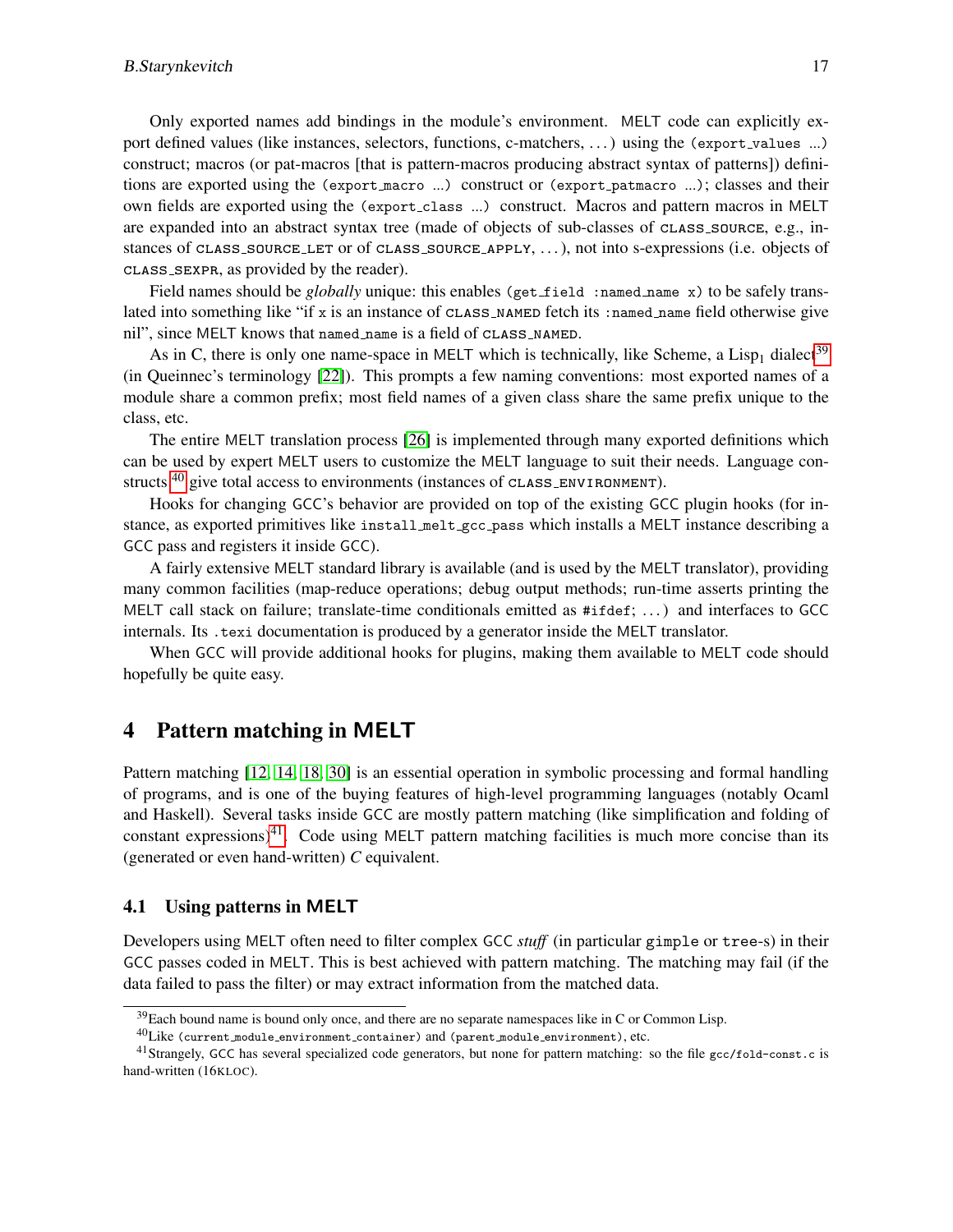#### 4.1.1 About pattern matching

Patterns are major syntactic constructs (like expressions and let-bindings in Scheme or MELT). In MELT, a pattern starts with a question mark, which is parsed particularly:  $\gamma$ x is the same as (question x) [it is the pattern variable *x*]. ? is <sup>[42](#page-17-0)</sup> the *wildcard pattern* (matching anything). An expression occurring in pattern context is a *constant* pattern. Patterns may be nested (in composite patterns) and occur in match expressions.

Elementary patterns are ultimately translated into code that *tests* that the matched *thing*  $\mu$  can be filtered by the pattern  $\pi$  followed by code which extracts appropriate data from  $\mu$  and *fills* some locals with information extracted from  $\mu$ . Composite patterns need to be translated and optimized to avoid, when possible, repetitive tests or fills.

#### <span id="page-17-2"></span>4.1.2 An example of pattern usage in  $\rm gcc^{melt}$

Many tasks depend upon the form of [some intermediate internal representation of] user source code, and require extracting some of its sub-components. For instance, the author has written (in a single day) a GCC extension in MELT to check simple coding rules in melt-runtime.c, (e.g., in function of figure [2\)](#page-5-2). When enabled with -fplugin-melt-arg-mode=meltframe, it adds a new pass (after the "ssa" pass $^{43}.$  $^{43}.$  $^{43}.$ of GCC  $[21]$ ) melt\_frame\_pass to GCC. This pass first finds the declaration of the local meltfram<sub>--</sub> in the following pass execute function:

```
1 (defun meltframe_exec (pass)
2 (let (
3 (:tree tfundecl (cfun_decl)) (:long nbvarptr 0)
4 (:tree tmeltframdecl (null_tree)) (:tree tmeltframtype (null_tree)) )
5 (each_local_decl_cfun () (:tree tlocdecl :long ix)
6 (match tlocdecl
7 ( ?(tree_var_decl
8 ?(and ?tvtyp ?(tree_record_type_with_fields ?tmeltframrecnam ?tmeltframfields))
9 ?(cstring_same "meltfram__") ?_)
10 (setq tmeltframdecl tlocdecl) (setq tmeltframtype tvtyp)
11 (foreach_field_in_record_type (tmeltframfields) (:tree tcurfield)
12 (match tcurfield
13 (?(tree_field_decl
14 ?(tree_identifier ?(cstring_same "mcfr_varptr"))
15 ?(tree_array_type ?telemtype
16 ?(tree_integer_type_bounded ?tindextype
17 ?(tree_integer_cst 0)
18 ?(tree_integer_cst ?lmax)
\frac{19}{19} ?tsize)))
20 (setq tmeltframvarptr tcurfield) (setq nbvarptr lmax)))))
21 ( ? (void))))
```
The let line 2 spans the entire MELT function melttrame exec, with bindings lines  $3 \& 4$  for tfundecl, nbvarptr, tmeltframdecl & tmeltframtype locals. The each local decl cfun is a citerator (iterating -lines 5 to 11- on the *Tree*-s representing the local declarations in the function). The match expression filters the current local declaration tlocdecl (lines 7-11). When it is a variable declaration (line 7) whose type matches the sub-pattern line 8 and whose name (line 9) is exactly meltfram<sub>--</sub>, we assign (line 10) appropriately tmeltframdecl  $&$  tmeltframtype, and we iterate (line 11) on its fields to find, by the match (lines  $12-21$ ), the declaration of field mcfr varptr (in the

<span id="page-17-1"></span><span id="page-17-0"></span> $42$ ? can be pronounced as "joker"

<sup>43</sup>ssa means Static Single Assignment, so at that stage the code is represented in *Gimple/SSA* form, so each SSA variable is assigned once!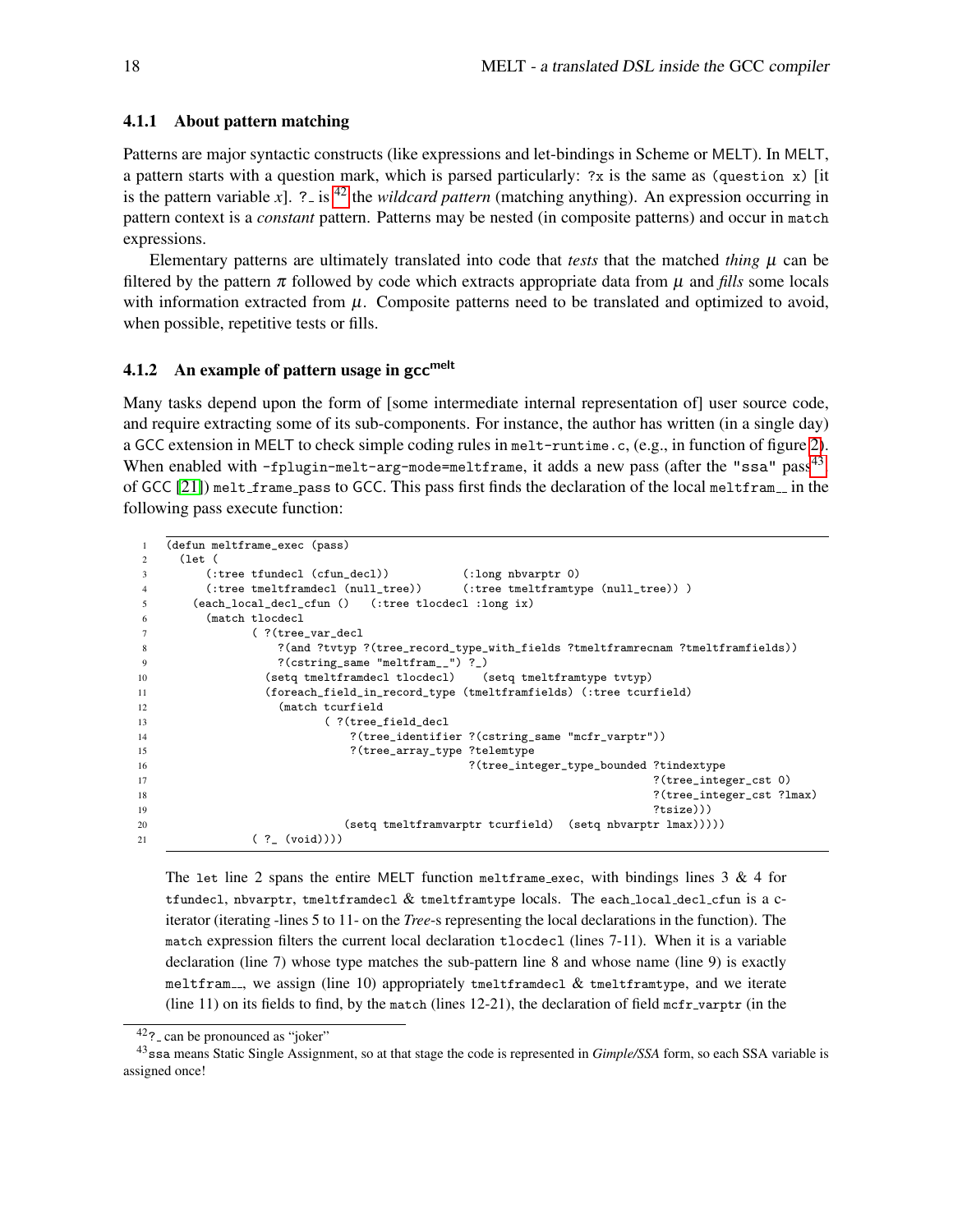*C* code), and its array index upper bound  $\text{Lmax}$ , assigning them (line 20) to locals tmeltframvarptr & nbvarptr. Otherwise, using the wildcard pattern ? , we give a :void result for the match of tlocdecl (line 21).

Once the declaration of melttram and of its mcfr varptr field has been found<sup>[44](#page-18-0)</sup> in the current function (given by cfun inside GCC), we iterate on each basic block bb of that function, and on each *gimple* statement g of that basic block, and we match that statement g to find assignments to or from meltfram ...  $mcfr_varptr[k]$  where  $\kappa$  is some constant integer index:

| 22 | (each_bb_cfun () (:basic_block bb :tree fundecl)                                                  |
|----|---------------------------------------------------------------------------------------------------|
| 23 | (eachgimple_in_basicblock (bb)                                                                    |
| 24 | (:simple g)                                                                                       |
| 25 | (match g)                                                                                         |
| 26 | (?(gimple_assign_single)?                                                                         |
| 27 | ?(tree_array_ref ?(tree_component_ref tmeltframdecl tmeltframvarptr)                              |
| 28 | ?(tree_integer_cst ?idst))                                                                        |
| 29 | ?(tree_array_ref ?(tree_component_ref tmeltframdecl tmeltframvarptr)                              |
| 30 | ?(tree_integer_cst ?isrc)))                                                                       |
| 31 | handle assign "meltfram__.mcfr_varptr[idst] = meltfram__.mcfr_varptr[isrc];" )                    |
| 32 | (?(gimple_assign_single)?                                                                         |
| 33 | ?(tree_array_ref ?(tree_component_ref tmeltframdecl tmeltframvarptr)                              |
| 34 | ?(tree_integer_cst ?idst))                                                                        |
| 35 | ? <sub>rhs</sub>                                                                                  |
| 36 | $ \text{handle assign "meltram}\_\text{m} \text{er}\_\text{varptr}[idx] = \text{rhs};\text{''} )$ |
| 37 | (?(gimple_assign_single?lhs                                                                       |
| 38 | ?(tree_array_ref ?(tree_component_ref tmeltframdecl tmeltframvarptr)                              |
| 39 | ?(tree_integer_cst ?isrc)))                                                                       |
| 40 | $\mathcal{L}$ handle assign " <i>lhs</i> = meltfram <sub>--</sub> .mcfr_varptr[isrc];"  )         |

The gimple g is matched against the most filtering pattern (lines 26-30, for assignments like "meltfram...mcfr\_varptr[idst] = meltfram...mcfr\_varptr[isrc];") first, then against the more general patterns -for "meltfram...mcfr\_varptr[idst] =  $rhs$ ;" where  $rhs$  is any simple operandlines 32-36, and for "lhs = meltfram...mcfr\_varptr[isrc];" lines 37-40. The MELT programmer should order his matching clauses from the more specific to the more general.

Other code (not shown here) in function meltframe exec remembers all left-hand side and right-hand side occurences of meltfram \_\_.  $mcfr$  varptr[ $\kappa$ ], and issues a warning when such a slot is not used.

We see that a match is made of several match-cases, tested in sequence until a match is found. Each case starts with a pattern, followed by sub-expressions which are computed with the pattern variables of the case set appropriately by the matching of the pattern; the last such sub-expression is the result of the entire match. Like other conditional forms in MELT, match expressions can give any *thing* (*stuff*, e.g., : long ... or even : void, or *value*) as their result. Patterns may be nested like the tree\_var\_decl or tree record type above. All the locals for pattern variables in a given match-case are cleared (before testing the pattern). It is good style to end a match with a catch-all wildcard ? pattern.

A pattern is usually composite (with nested sub-patterns) and has a double role: first, it should *test* if the matched *thing* fits; second, when it does, it should extract *thing*s and transmit them to eventual sub-patterns; this is the *fill* of the pattern. The matching of a pattern should conventionally be without side-effects (other than the fill, i.e. the assignment of pattern variables).

Patterns may be *non-linear*: in a matching case, the same pattern variable can occur more than once; then it is set at its first occurrence, and tested for *identity*<sup>[45](#page-18-1)</sup> with  $=$  in the generated *C* code on all

<span id="page-18-1"></span><span id="page-18-0"></span> $^{44}$ A warning is issued if meltfram<sub>-c</sub> or mcfr<sub>-varptr</sub> has not been found.

<sup>45</sup>We don't test for *equality* of values or other *thing*s, knowing that λ-term equality is undecidable, and acknowledging that deep equality compare of ASTs like tree or gimple is too expensive.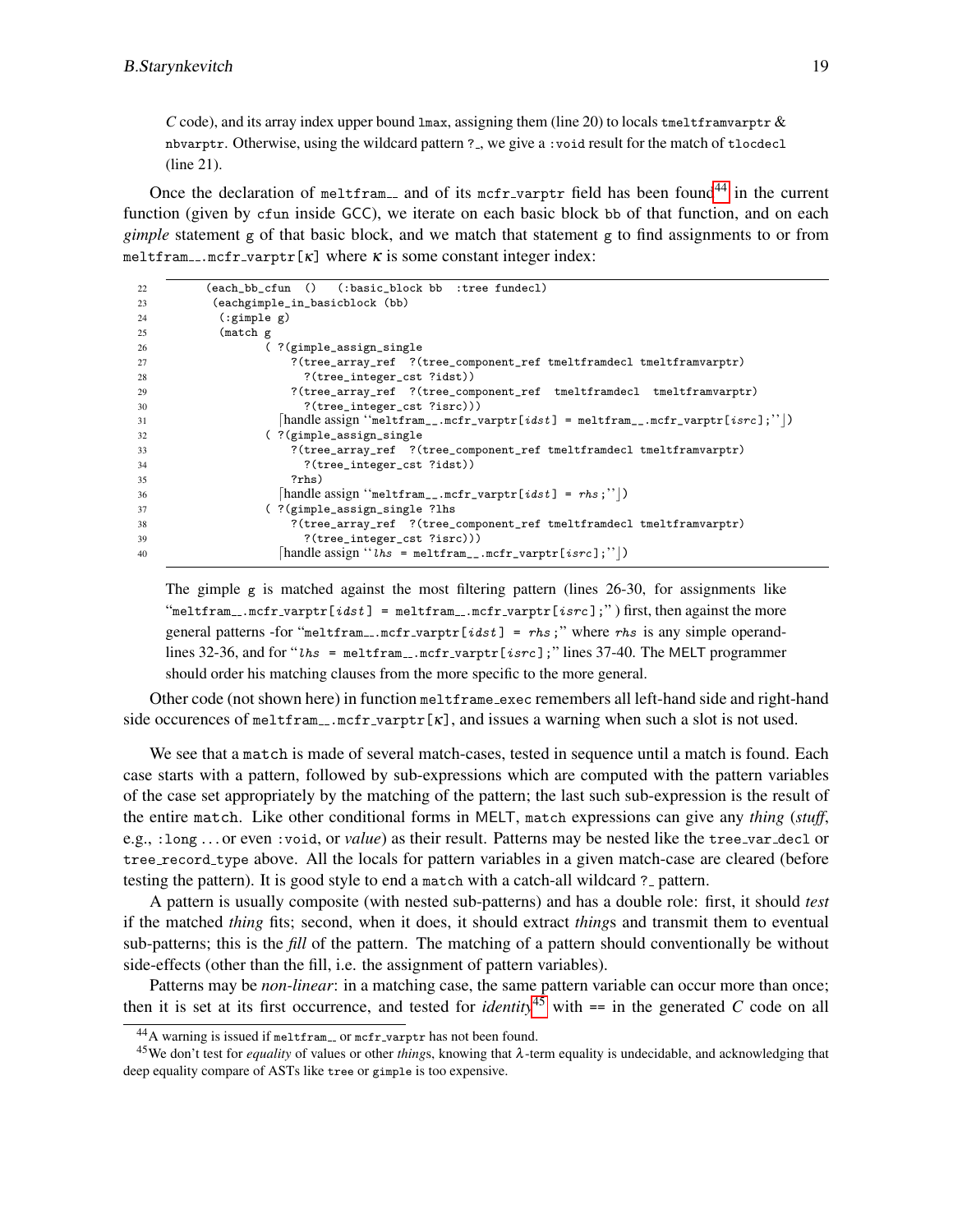the following occurrences. This is useful in patterns like ?(gimple assign single ?var ?var) to find assignments of a variable var to itself.

## 4.2 Pattern syntax overview

A pattern  $\pi$  may match some matched *thing*  $\mu$ , or may fail. It the matching succeeds, sub-patterns may be matched, and pattern variables may become bound. The *thing* bound by some pattern variable is checked in following occurrences of the same pattern variables and is available inside the match-clause body.

Patterns may be one of:

- expressions  $\varepsilon$  (e.g., constant literals) are (degenerated) patterns. They match the matched data  $\mu$  iff  $\varepsilon$  $= \mu$  (for the C sense of equality, which for pointers is their identity).
- The **wildcard** noted ? \_ matches everything (every *value* or *stuff*) and never fails.
- a pattern variable ?v matches  $\mu$  if it was unset (by a previous [sub-]matching of the same ?v). In addition, it is then bound to  $\mu$ . If the pattern variable was previously set, it is tested for identity (with equality in the C sense).
- most patterns are **matcher** patterns ? (*m*  $\varepsilon_1$  ...  $\varepsilon_n$   $\pi_1$  ...  $\pi_p$ ) where the  $n \ge 0$  expressions  $\varepsilon_i$ are input parameters to the matcher *m* and the  $\pi$ <sub>*i*</sub> sub-patterns are passed extracted data. The matcher is either a *c-matcher* (declaring how to translate that pattern to *C* code) or it is a *funmatcher* (matching is done by a MELT function returning secondary *thing*s).
- instance patterns are like ?(instance  $\kappa : \Phi_1 \pi_1 ... : \Phi_n \pi_n$ ); the matched  $\mu$  is an object of [a sub-] class  $\kappa$  whose field  $\Phi_i$  matches sub-pattern  $\pi_i$ .
- conjunctive patterns are ? (and  $\pi_1$  ...  $\pi_n$ ) and they match  $\mu$  iff every  $\pi_i$  in sequence matches  $\mu$ ; notice that when some  $\pi$ <sub>*i*</sub> is a pattern variable ?*v* that variable is matched and  $\mu$  should match the further  $\pi$ <sub>*i*</sub> (with  $j > i$ ) with v appropriately bound to  $\mu$ . (This generalizes the as keyword inside Ocaml patterns).
- disjunctive patterns are ? (or  $\pi_1$  ...  $\pi_n$ ) and they match  $\mu$  if one of the  $\pi_i$  matches  $\mu$ .

## <span id="page-19-0"></span>4.3 C-matchers and fun-matchers

The *c-matchers* are one of the building blocks of patterns - much like primitives are one of the building blocks of expressions. Like primitives, c-matchers are defined as a specialized C code generation template. In the example above  $(\S 4.1.2)$  $(\S 4.1.2)$ , most composite patterns involve c-matchers: tree\_var\_decl, tree\_record\_type and cstring\_same are C-matchers.

Like for every pattern, a C-matcher defines how the pattern using it should perform its test, and then how it should do its fill. A simple example of a C-matcher is cstring same: some :cstring *stuff* σ matches the pattern ?(cstring same "fprintf") iff  $\sigma$  is the same as the const char\* string "fprintf" given as input to our c-matcher. This c-matcher has a test part, but no fill part (because used without sub-patterns).

(defcmatcher cstring\_same (:cstring str cstr) () strsam

:doc #{The \$CSTRING SAME c-matcher matches a string \$STR iff it equals the constant string \$CSTR.

The match fails if  $$STR$  is null or different from  $$CSTR.$  }#

#{ /\*\$STRSAM test\*/ (\$STR != (const char\*)0 && \$CSTR != (const char\*)0 && !strcmp(\$STR, \$CSTR)) }# )

Notice that the state symbol strsam is used inside a comment, to uniquely identify each occurrence in the generated C, and that we take care of testing against null const char\* pointers to avoid crashes.

A more complex (and GCC specific) example is the gimple assign single c-matcher (to filter single assignments in compiled code). It defines both a testing and a filling expansion using two macro-strings: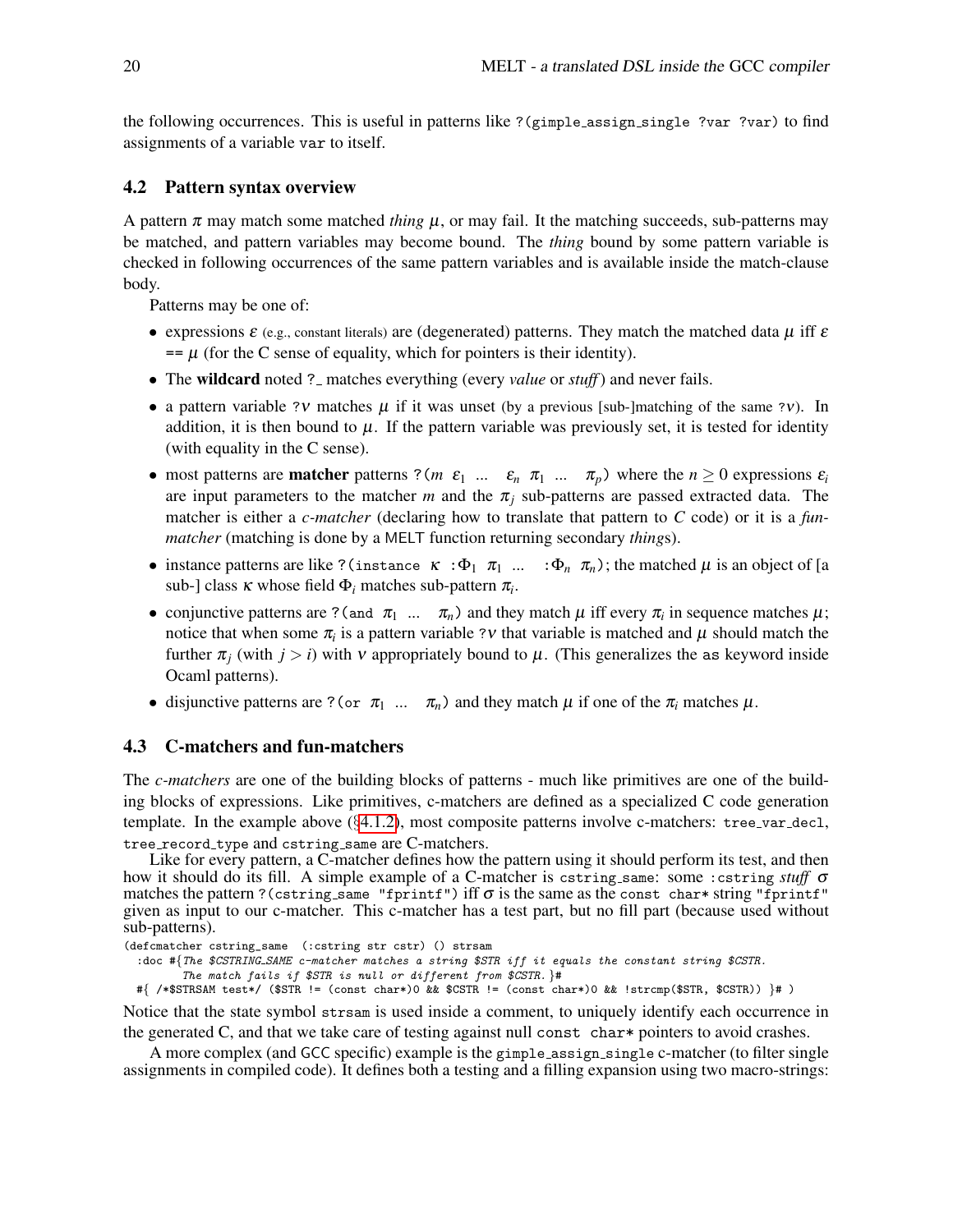```
(defcmatcher gimple_assign_single
   (:gimple ga) (:tree lhs rhs) gimpassi
  #{ /*$GIMPASSI test*/($GA && gimple_assign_single_p ($GA)) }#
  #{ /*$GIMPASSI fill*/ $LHS = gimple_assign_lhs ($GA); $RHS = gimple_assign_rhs1($GA); }# )
```
Here ga is the matched gimple, and lhs  $\&$  rhs are the output formals: they are assigned in the fill expansion to transmit tree-s to sub-patterns!

C-matchers are a bit like Wadler's notion of *Views* [\[30\]](#page-24-13), but are expanded into C code. MELT also has *fun-matchers* which similarly are views defined by a MELT function returning a non-nil value if the test succeeded with several secondary results giving the extracted *thing*s to sub-patterns. For example the following code defines a fun-matcher isbiggereven<sup>[46](#page-20-1)</sup> such that the pattern ?(isbiggereven  $\mu \pi$ ) matches a : long stuff  $\sigma$  iff  $\sigma$  is a even number, greater than the number  $\mu$ , and  $\sigma/2$  matches the subpattern  $\pi$ . We define an auxiliary function matchbiggereven to do the matching [we could have used a lambda]. If the match succeeds, it returns a true (i.e. non nil) value (here fmat) and the integer to be matched with  $\pi$ . Its first actual argument is the fun-matcher isolating itself. The testing behavior of the matching function is its first result (nil or not), and the fill behavior is through the secondary results.

```
(defun matchbiggereven (fmat :long s m)
; fmat is the funmatcher, s is the matched \sigma, m is the minimal \mu(if (==i (%iraw s 2) 0)
      (if (>\infty s m) (return frant (/iraw m 2))))(defunmatcher isbiggereven (:long s m) (:long o) matchbiggereven)
```
The fun-matcher definition has an input formals list and an output formal list, together defining the expected usage of the fun-matcher operator in patterns.

Both c-matchers and fun-matchers can also define what they mean in expression context (not in pattern one). So the same name can be used for constructing expressions and for destructuring patterns.

#### <span id="page-20-0"></span>4.4 Implementing patterns in MELT

Designing and implementing patterns in MELT was quite difficult, because a good translation of pattern matching should :

- factorize, when possible, common sub-patterns, to avoid testing twice the same *thing*.
- share, when appropriate, data extracted from subpatterns.
- preferably re-use the many temporary locals used by the translation of the match, to lower the current MELT stack frame size.

Our first implementation of pattern translation to C is quite naive, and uses simple memoization techniques to factorize sub-patterns or share extracted data.

A better implementation of the pattern translator builds explicitly a directed graph (with shared nodes for tests and data), like figure [4.](#page-22-0) The graph has data nodes (for temporary variables for [sub-]matched *thing*s, or for boolean flags internal to the match) and elementary control steps. These steps are either tests (with both a "then" and an "else" jumps to other steps) or computations (usually with a single jump to a successor step). Some steps just set an internal boolean flag, or compute the conjunction of other flags. Other steps represent the testing or the filling parts of c-matchers or fun-matchers. Final success steps correspond to sub-expressions in the body of the matched clause and are executed if a flag is set.

<span id="page-20-1"></span><sup>46</sup>Our isbiggereven could also be defined as a c-matcher!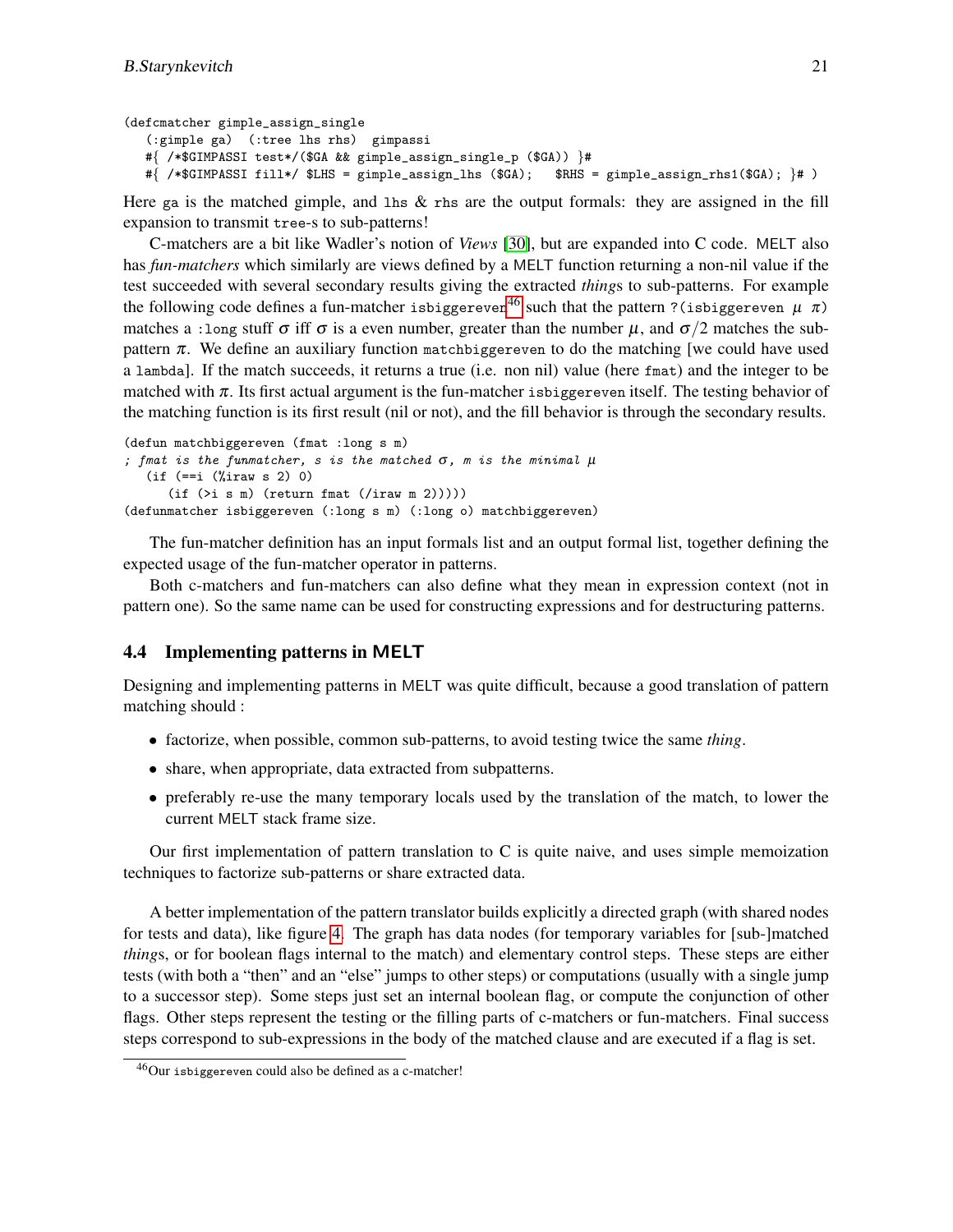For instance a simple match (where v is the matched value) like below is translated into the complex internal graph  $47$  given in figure [4:](#page-22-0)

```
(match v
       ( ?(instance class_symbol :named_name ?synam)
          (f synam))
       ( ?(instance class_container :container_value ?(and ?cval ?(integerbox_of ?_)))
          (g \text{ eval}))
```
A more complex match like (match tcurfield ...) of  $\S4.1.2$  $\S4.1.2$  code line 12-20 produces about 20 match steps and 12 match data. This enhanced pattern matching is not entirely implemented at time of writing: the generation of the control graph for the match is implemented, but its translation into C is incomplete.

## 5 Conclusions and future work

Enhancing a legacy huge software with a domain specific language or scripting language is always a major challenge  $(\S1)$  $(\S1)$ , since incorporating a DSL inside a software is a major architectural design decision which should be taken early. Mature big software like GCC have their coding habits, memory management strategies and data organization which makes it very difficult to embed an existing scripting language (like Python, Ocaml, Ruby, ...).

We have shown that adding a high-level DSL to a big software like GCC is still possible, by designing a run-time system §[2](#page-4-5) compatible with the existing infrastructure (notably Gg-c) and most importantly, by having the DSL deal both with boxed *values* and raw existing *stuff* in §[3.2.](#page-9-4) Translating the DSL to the language (with its habits) used in that big software (*C* for GCC) enables high-level language constructs in our DSL. We have described a set of language constructs in §[3.4](#page-14-1) (c-matchers, primitives, c-iterators, . . . ) which give templates for *C* code generation.

Our empirical approach of designing and implementing a DSL like MELT to fit into a large software like GCC, could probably be re-used for adding DSLs inside other huge mature software projects: designing a runtime suitable for such a project, having several sorts of *thing*s (*value*s and *stuff*), generating code in the style of the existing legacy, and defining adequate language constructs giving code-generating templates.

Future work within MELT is mostly using this DSL to build interesting GCC extensions. P. Vittet has started in May 2011 a *Google Summer of Code* project to add specific warnings into GCC using MELT. A. Lissy considers using it for Linux kernel [\[13\]](#page-23-12) code analysis. The opengpu mode should be completed. Also, some language features can be added or improved:

- 1. variadic functions, possibly provided by a : rest keyword similar to Common Lisp's &rest. These should be very useful for debugging and tracing messages.
- 2. adding backtracking or iterating pattern constructs; for instance to be able to have a pattern for any :gimple\_seq *stuff* containing at least one gimple matching a given sub-pattern.
- 3. adding a nice usable and hygenic macro system, inspired by Scheme's defsyntax
- 4. performance improvements might be achieved by sometimes translating MELT function calls into a C function call whose signature mimicks the MELT function signature.

<span id="page-21-0"></span> $47$ To debug the pattern-match translator, MELT is generating a graph to be displayed with GraphViz. We have edited it (by removing details like source code location) for clarity.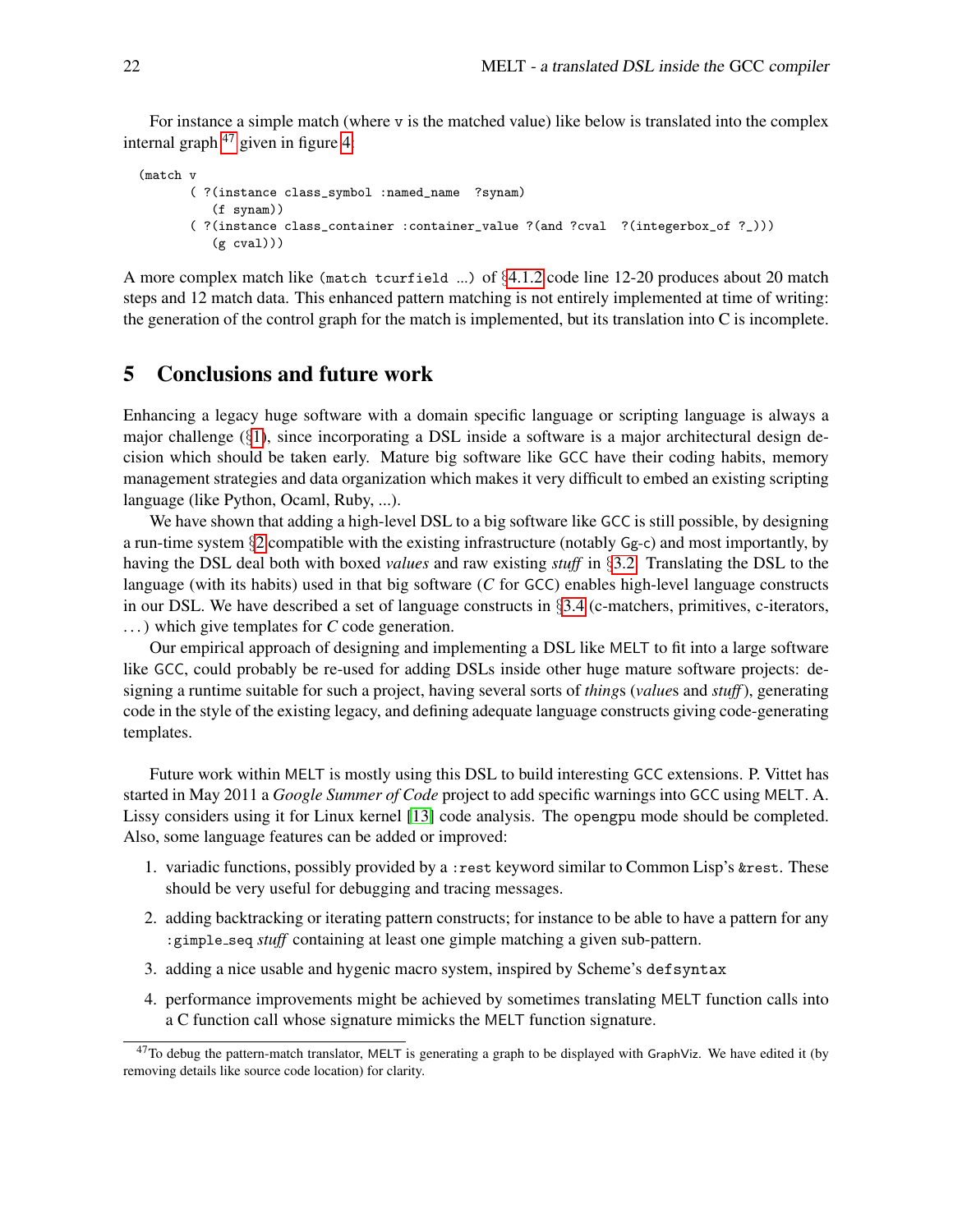



<span id="page-22-0"></span>Figure 4: internal graph for match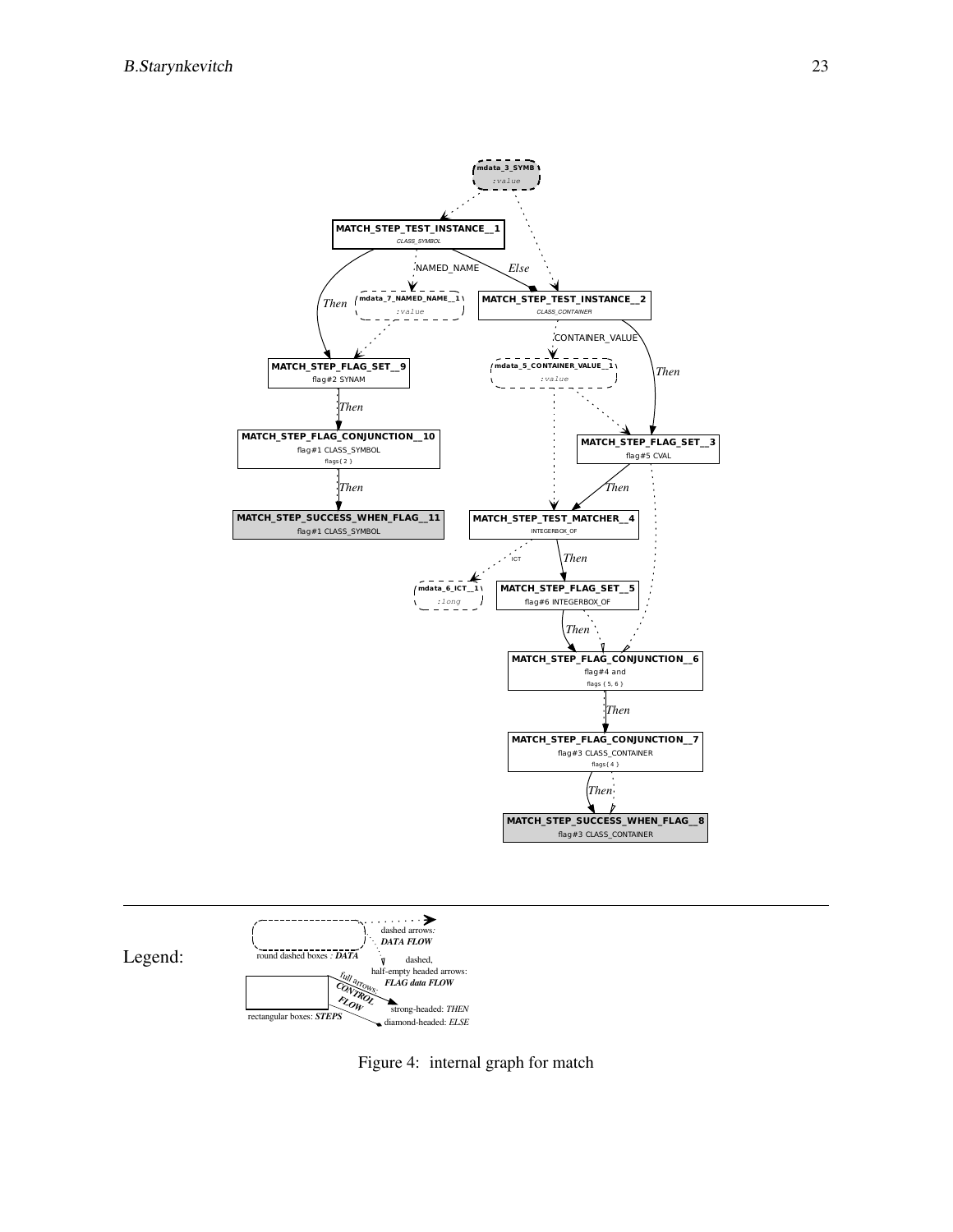- 5. a message caching machinery, where every MELT message passing occurrence would use a cache (keeping the last class of the sending).
- 6. a central monitor, which would communicate with parallel  $\mathrm{GCC}^{\mathrm{melt}}$  compilations through asynchronous textual protocols.

More generally, making MELT more high-level and more declarative (in J.Pitrat's [\[19,](#page-24-10) [20\]](#page-24-11) sense) to be able to express GCC passes easily and concisely is an interesting challenge, and could be transposed to other legacy software.

## Acknowledgments

Work on MELT has been funded by DGCIS thru ITEA GlobalGCC and FUI OpenGPU projects.

Thanks to Albert Cohen, Jan Midtgaard, Nic Volanschi and to the anonymous reviewers for their constructive suggestions and their proof-reading. Residual mistakes are mine.

## References

- <span id="page-23-7"></span>[1] P. Collingbourne & P. Kelly (2009): *A Compile-Time Infrastructure for GCC Using Haskell*. In: GROW09 workshop, within HIPEAC09, <http://www.doc.ic.ac.uk/~phjk/GROW09/>, Paphos, Cyprus.
- <span id="page-23-2"></span>[2] P. Cousot & R. Cousot (1992): *Abstract Interpretation Frameworks*. J. Logic and Computation 2(4), pp. 511–547, doi[:10.1093/logcom/2.4.511.](http://dx.doi.org/10.1093/logcom/2.4.511)
- <span id="page-23-9"></span>[3] P. Cousot & R. Cousot (2004): *Basic Concepts of Abstract Interpretation*, pp. 359–366. Kluwer Academic Publishers, doi[:10.1007/978-1-4020-8157-6](http://dx.doi.org/10.1007/978-1-4020-8157-6_27) 27.
- <span id="page-23-4"></span>[4] P. Cousot, R. Cousot, J. Feret, L. Mauborgne, A. Mine, D. Monniaux & X. Rival (2005): ´ *The ASTREE´ Analyser*. In: Proc. ESOP'05, LNCS 3444, Edinburgh, Scotland, pp. 21–30, doi[:10.1007/978-3-540-31987-](http://dx.doi.org/10.1007/978-3-540-31987-0_3)  $0_3$ .
- <span id="page-23-5"></span>[5] P. Cousot, R. Cousot, J. Feret, L. Mauborgne, A. Mine, D. Monniaux & X. Rival (2006): ´ *Combination of Abstractions in the* ASTREE´ *Static Analyzer*. In M. Okada & I. Satoh, editors: Eleventh Annual Asian Computing Science Conference (ASIAN'06), 4435, Springer, Berlin, Tokyo, Japan, LNCS, pp. 1– 24, doi[:10.1007/978-3-540-77505-8](http://dx.doi.org/10.1007/978-3-540-77505-8_23) 23.
- [6] D. Engler, B. Chelf, A. Chou & S. Hallem (2000): *Checking system rules using system-specific, programmerwritten compiler extensions*. In: Proceedings of the 4th conference on Symposium on Operating System Design & Implementation - Volume 4, OSDI'00, USENIX Association, Berkeley, CA, USA, pp. 1–16.
- <span id="page-23-8"></span>[7] C. Flanagan, A. Sabry, B. F. Duba & M. Felleisen (2004): *The essence of compiling with continuations*. SIGPLAN Not. 39, pp. 502–514, doi[:10.1145/989393.989443.](http://dx.doi.org/10.1145/989393.989443)
- <span id="page-23-0"></span>[8] GCC community (2011): GCC *internals doc.* Available at <http://gcc.gnu.org/onlinedocs/gccint/>.
- <span id="page-23-1"></span>[9] T. Glek & D. Mandelin (2008): *Using GCC instead of Grep and Sed*. In: GCC Summit 2008, Ottawa, pp. 21–32.
- <span id="page-23-3"></span>[10] D. Guilbaud, E. Goubault, A. Pacalet, B. Starynkevitch & F. V ´ edrine (2001): ´ *A Simple Abstract Interpreter for Threat Detection and Test Case Generation*. In: WAPATV'01, with ICSE'01, Toronto.
- <span id="page-23-6"></span>[11] R. Jones & R. D. Lins (1996): *Garbage Collection: Algorithms for Automatic Dynamic Memory Management*. Wiley.
- <span id="page-23-10"></span>[12] F. Le Fessant & L. Maranget (2001): *Optimizing Pattern-Matching*. In: Proc. 2001 ICFP, ACM Press.
- <span id="page-23-12"></span>[13] A. Lissy (2011): *Model Checking the Linux Kernel (FOSDEM2011)*.
- <span id="page-23-11"></span>[14] L. Maranget (2007): *Warnings for pattern matching*. J. Functional Programming 17.